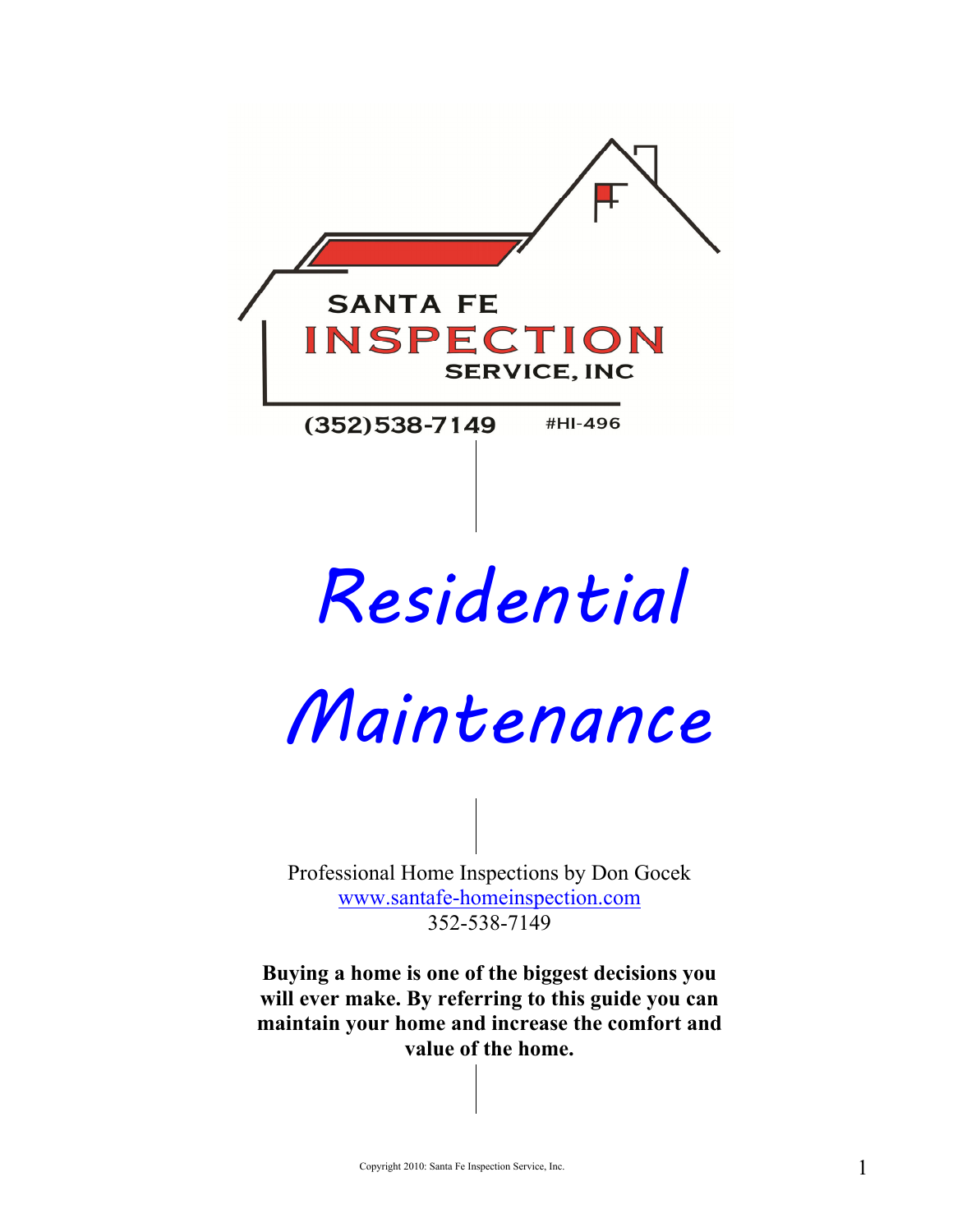# **STRUCTURE**

#### **WALL CRACKS**

*.* 

 Regardless of their construction, walls crack because they are overloaded or because the structure has settled or heaved. Vertical and angled cracks are usually caused by settlement or heaving. Horizontal cracks are more likely to be load induced or caused by side pressure.

**VERTICAL CRACKS:** If a wall has an upwards overload adjacent to a downwards overload, it may crack vertically so that one side rises or sinks with respect to the other. Vertical cracks are usually caused by settlement, compaction, or soil eroding under the footing. Overloading from above can occur when framing members fail forcing loads to areas that were not designed for them. Similar cracks can also be caused by overloads from below, such as frost or hydraulic expansion of the soil

**ANGLED CRACKS:** When up and down loads are applied so the forces are offset from one another, cracks are likely to occur at an angle. Cracks of this type may be found when there is a major discontinuity in the soil or if a building is built on expansive clays.

**HORIZONTAL CRACKS:** When a wall is overloaded from the outside, as from frost, soil pressure, or improper backfill, it may bow inward and crack horizontally. In a block wall, the crack is usually in a mortar joint and is wider on the inner

face. An additional cause of horizontal cracking may be settlement of the foundation. If a foundation is laid on top of unstable soil, the wall, which lacks the proper support could drop resulting in a horizontal crack without vertical displacement of the wall surface.

 **Surface effects such as poor grading or improperly located downspouts can increase the amount of water pushing against the foundation wall.** 

**CATASTROPHIC FAILURES:** Walls are strongest in compression. As a result, they prevent a catastrophic failure, which occurs from vertical loading in the absence of a horizontal component. Failure generally occurs when a horizontal component of the load causes the center of gravity of the wall to move beyond its base. The center of gravity is the midpoint of the mass of the wall. Unless it is specifically constrained, an object will overturn if its center of gravity moves outside its base.

- **Signs of possible foundation failures include:**
- **Horizontal cracking or wall out of level.**
- **Excessive bowing inward or outward.**
- **Large vertical cracks (in excess of ¼ inch).**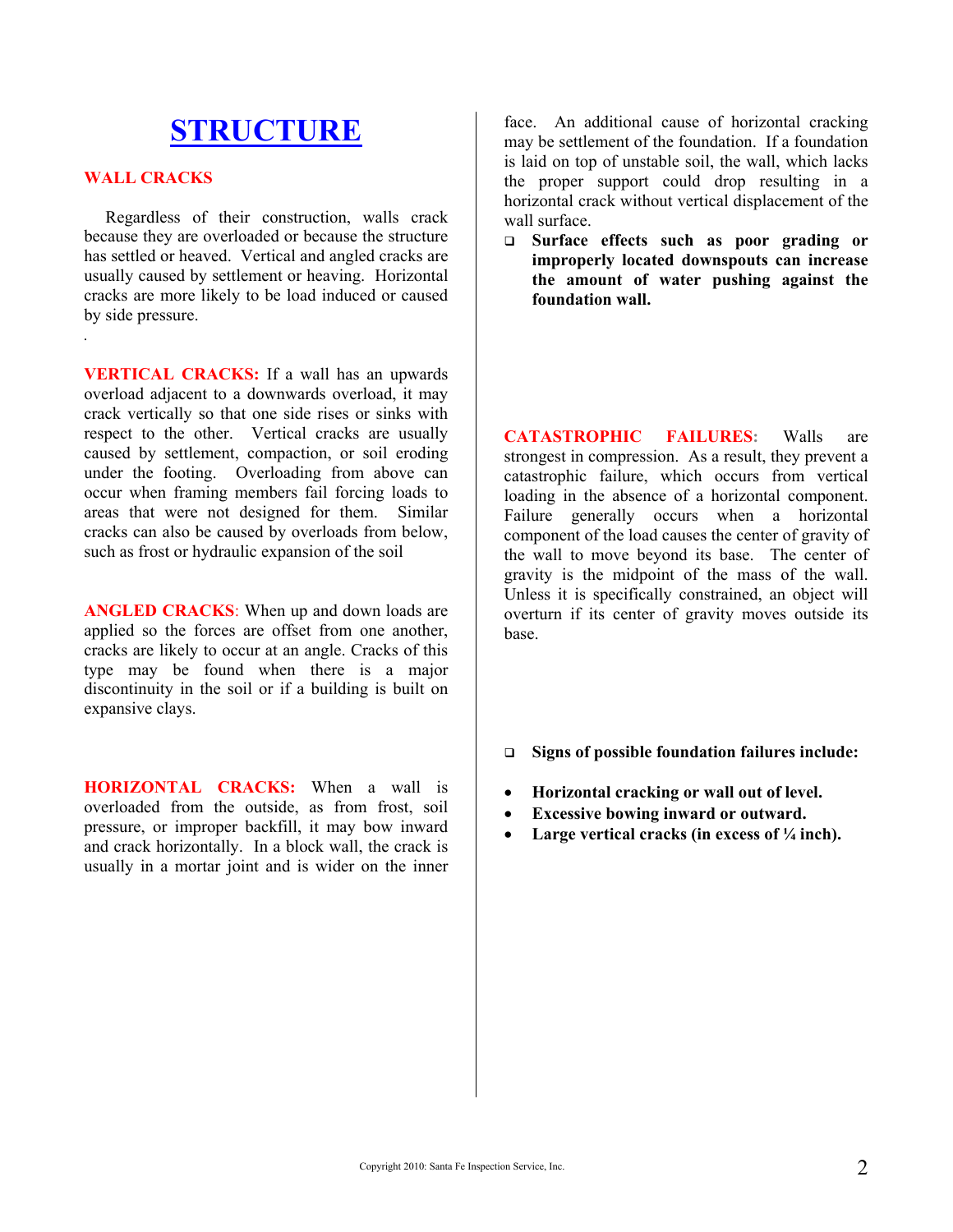# **ROOFING**

#### **ROOFING MATERIALS**

**ASPHALT SHINGLE:** Used on about 80% of all homes, the asphalt shingle is by far the most common type of roofing material found during a home inspection. These shingles are made of a layer of asphalt impregnated felt paper covered with an additional layer of asphalt. The granular material that gives a shingle its color is embedded into this top layer of asphalt. This type of roofing has a life expectancy of 15 to 20 years (less with multiple layers), and requires very little maintenance.

 In the past, asphalt shingles were classified by weight, the most common being 210 pounds per square. (The term "square" is the expression a roofer uses for the amount of material required to cover 100 square feet). They have an average life expectancy of 15 to 20 years. Heavier shingles such as 225s, 235s, and 320s have life expectancies of up to 30 years.

 Today, shingles are now classified by the manufacturer's warranty. They would now be known as 10 year, 15 year, 20 year, 25 year, and 30 year shingles. The reason for this change was the use of lighter fiberglass matting.

**ASPHALT ROLLED ROOFING:** Asphalt rolled roofing is made of the same material as asphalt shingles. It typically comes in rolls that are 18 or 36 inches wide.

 Rolled roofing is usually installed on sloped or flat roofs. It can also be found in roof valleys. The material is considered to be of low quality with a life expectancy of 5 to 15 years. Warping and buckling due to expansion of the material is a common problem. The granular coating tends to break down quickly in the wrinkled areas resulting in localized wear and deterioration.

- **Periodically inspect rolled roofing for granular deterioration.**
- **If installed in roof valleys, check for cracking, tearing, and deterioration.**
- **Be sure all overlaps, edges, and surface nails stay well sealed.**

**SINGLE PLY MEMBRANE:** Single ply membrane roofing is usually modified bitumen asphalt, plastic, or rubber. The roofing can be torched, tarred, glued, or mechanically fastened with strips or buttons.

 The life expectancy of this material has not yet been time tested. It has been installed in the U.S. since the early eighties. Some manufacturers provide a ten-year warranty and claim thirty-year expectancies. Most of the problems associated with this material have been with installation and not the products themselves.

**WOOD SHINGLES & SHAKES**: A wood shingle is cut with a machine, whereas a wood shake is hand split or mechanically split. A wood shake is much thicker than a wood shingle and has an uneven surface. The two most common woods used for making shingles are cedar and redwood.

 The life expectancy of a wood shingle (or shake) is thirty to forty years. Many factors affect the life span of the material such as exposure (the amount of shingle exposed to the weather), the quality of wood, the pitch of the roof, and exposure to the sun and shade. Too much sun will cause the shingle to become brittle and crack. Too much shade will promote moisture and rot.

**TAR & GRAVEL:** Tar and gravel, or built-up roofs are designed for flat roof applications. They consist of two to five layers of roofing felts with a mopping of asphalt between layers. A coat of asphalt is then applied to the top and embedded with gravel. The gravel is intended to reflect the sun's damaging rays and protect the roof from mechanical damage.

 Two-ply roofs have a life expectancy of 5 to 10 years while four ply roofs typically last 15 to 20 years.

**SLATE:** Slate roofing installed after the 1940's are rare. The life expectancy of a high quality slate roof is 60 to 200 years. The most common problem with this type of roof is not the slates themselves, but the nails securing the slates. Eventually the nails will rust and allow the tiles to slide out of place.

Spring and fall are typically the best time to perform the routine maintenance required for your roof.

- **Check for loose, damaged, or missing shingles.**
- **On flat roofs, check for cracking and blistering.**
- **Inspect flashings around chimneys, skylights, plumbing stacks, etc.**
- **Check vents, louvers, and chimneys for bird or insect nests.**
- **Keep all debris cleared from roof, especially in the valleys.**
- **Check facia and soffit boards for water penetration or decay.**
- **Trim back tree limbs growing over roof**.

#### **The Most Common Causes of Roof Leaks:**

- **1. Improper flashing around chimneys, plumbing stacks, skylights, etc.**
- **2. Missing or broken shingles.**
- **3. Tears in roof valleys.**
- **4. Improperly hung gutters or drip edge.**
- **5. Improperly installed or wrong type of roofing.**
- **6. Cracking or deteriorated chimney caps.**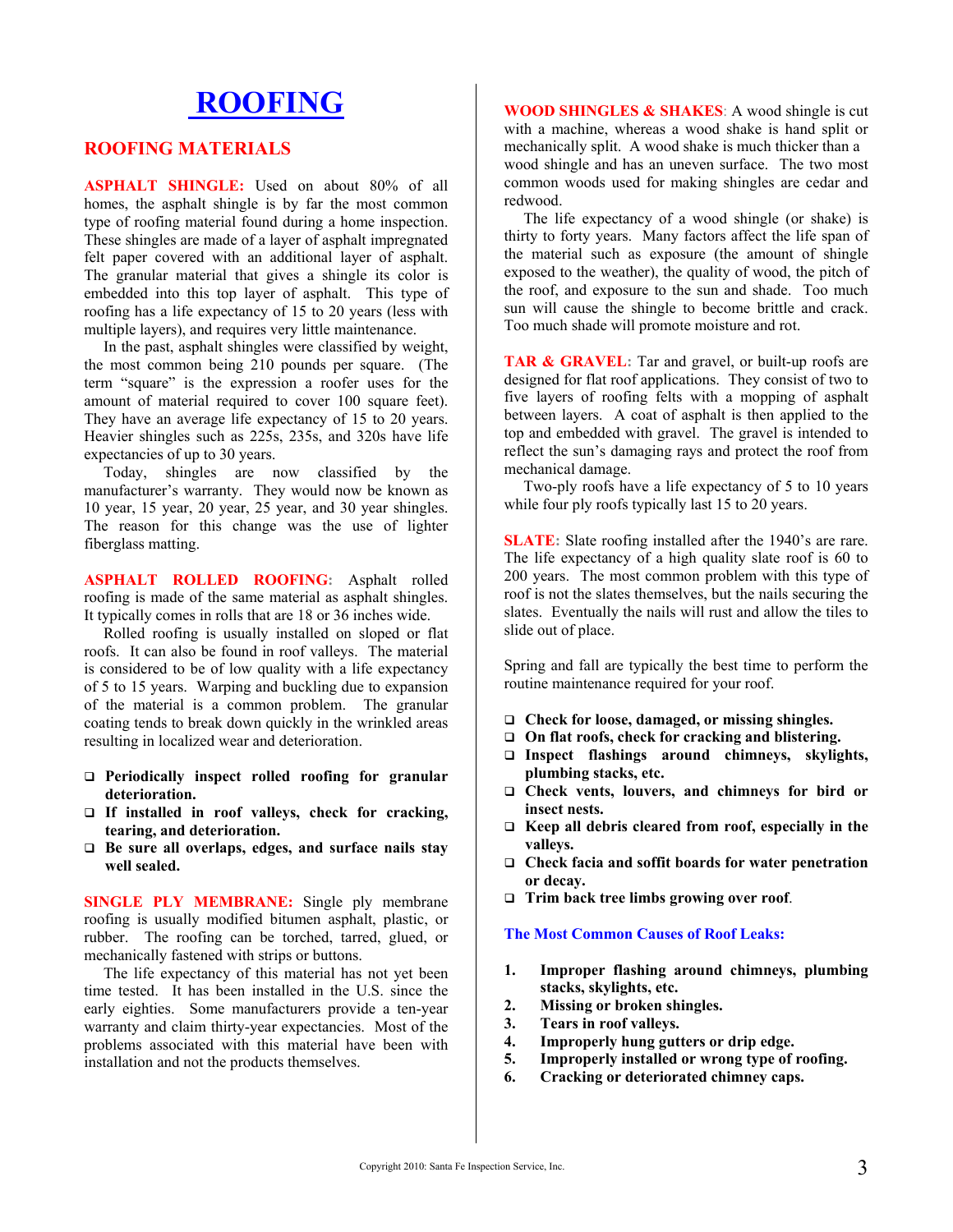# **EXTERIOR**

#### **MASONRY**

 There are several types of brick, the two most common being clay and cement. The characteristics of each type vary dramatically. Some have very soft, porous surfaces while others are extremely hard.

 The most common maintenance issue discovered is missing or deteriorated mortar. Missing mortar can lead to water penetration behind the brick surface. In cold temperatures this may cause a freeze-thaw situation. The result is spalling (crackling or flaking) of the brick surface.

- **Periodically inspect for cracked or spalled brick.**
- **Check for missing, loose or deteriorated mortar and patch as required.**
- **Keep all trees and shrubbery trimmed back from masonry.**

### **GUTTERS**

 Gutters and downspouts are necessary for two major reasons: 1) They prevent rain water from running down the side of the building causing possible water damage to its components, and 2) this also prevents erosion of the ground at grade level.

 The most important reason to have a gutter system is to divert water away from the building's foundation. Regardless of the type of foundation wall that is present, the possibility for moisture penetration still exists. Therefore, the less water there is around the foundation wall, the less likelihood for water penetration.

 Gutters are responsible for collecting all water run off from the roof, and downspouts should discharge the water into proper drains or on to the ground surface well away from the foundation.

- **Keep debris cleared from gutters and downspouts.**
- **Check gutters for damage, looseness, leakage, and misalignment.**
- **Be sure downspout extensions are diverting water well away from the foundation.**
- **Check for peeling or blistering paint.**

#### **SIDING**

**WOOD:** There are several types of wood siding. Whether installed vertically, horizontally or in sheets, all are prone to the same maintenance problem – moisture and decay. Paint or stain should be applied every three to

five years. Wood sided homes generally have wood trim. Make sure that all appropriate areas are well sealed with a quality exterior caulk. Wood/soil contact should be avoided to prevent rotting and possible insect infestation.

**METAL:** The most common material used for metal siding is aluminum. A baked on enamel finish is usually applied to the siding and tends to hold up well. Improperly secured siding and the lack of trim and molding pieces are two common problems. If nailed too tightly, the siding will not be able to expand and contract and buckling may occur. Metal sidings are prone to denting, especially aluminum. Damaged sections can be replaced on an individual basis.

**VINYL:** Vinyl sidings and metal sidings are very similar in that the majority of the problems are associated with installation as opposed to the material itself. A lack of proper securing and improper detailing at the corners and edges are the most common deficiencies. The color of some vinyl siding may fade with age. As with metal siding, individual pieces can be replaced.

**ASBESTOS CEMENT**: Asbestos cement siding comes in a shingle form. This type of siding is very brittle and is subject to physical damage. This material does contain asbestos, therefore proper care must be observed when handling.

Hardi Board: is primarily made of concrete. It is a fibrous concrete board that termites don't eat. This is good news for warmer climates where termites stay active most of the year. Hardi Board is also impervious to moisture. You can put it in a pail of water and leave it for as long as you like and it will not become saturated. It takes paint very well and comes pre-primed. It comes in many designs and patterns that will compliment any style home.

Go to the www.jameshardie.com for more details.

On the minus side it is brittle. Unlike wood it does not bend very well. It is heavier than wood in the same proportions (remember it is primarily fibrous concrete).

Hardi board is a great product because of longevity.

- **Paint or stain wood siding every 3 to 5 years.**
- **Keep all horizontal and vertical trim pieces well caulked.**
- **Inspect wood siding for splitting, looseness and decay.**
- **Make sure that aluminum and vinyl sidings are properly secured.**
- **Check sheet type siding for buckling and secure as necessary.**
- **Keep trees and shrubbery trimmed away from siding**.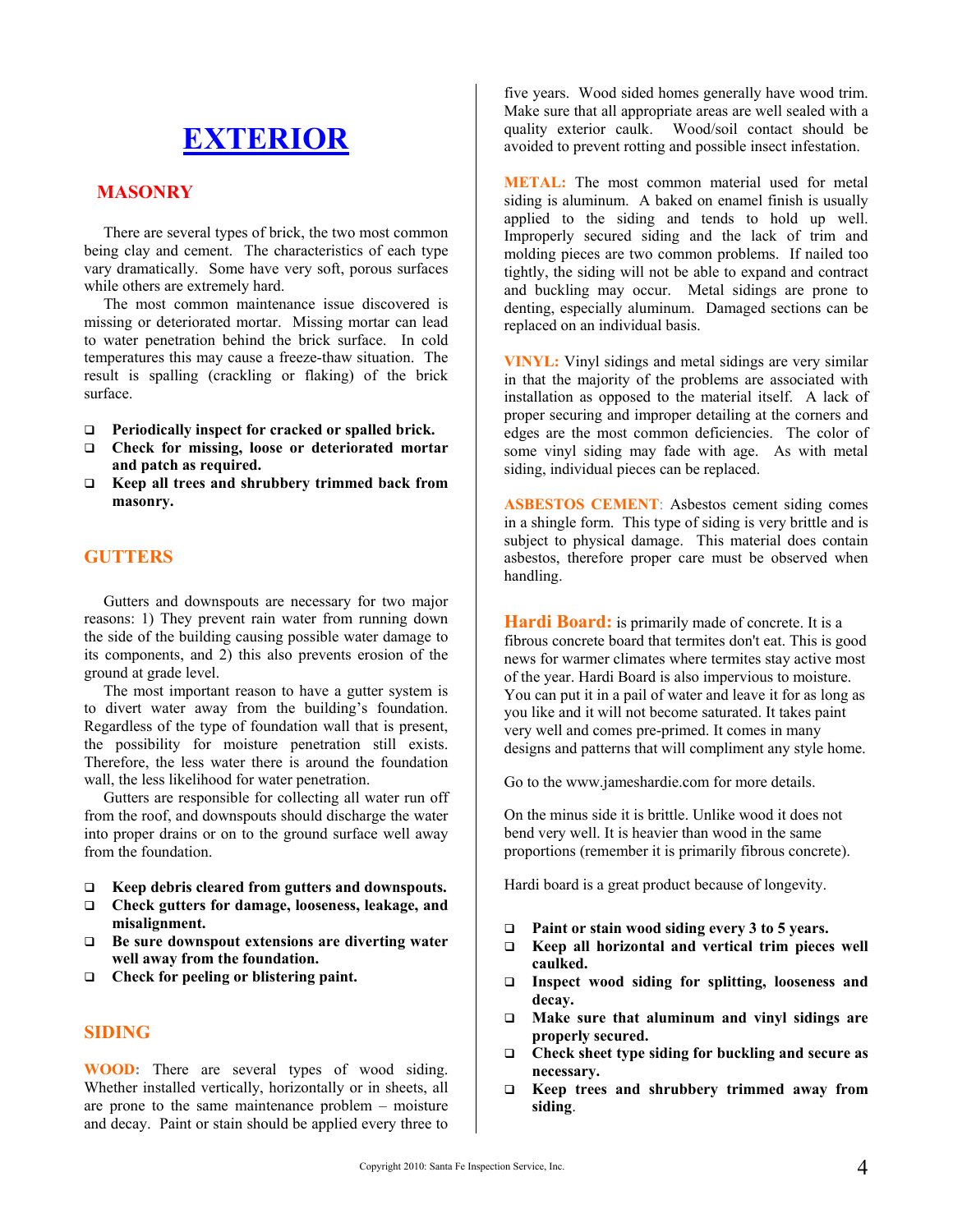# **ATTIC**

#### **INSULATION**

 With the exception of newer housing, almost every home can benefit from improving the insulation. Saving money on fuel costs is perhaps the best motivation for upgrading. There are usually some areas of the home where it makes financial sense to upgrade. In some older homes certain types of upgrades do not make economical sense, such as, insulating solid masonry exterior walls. Be sure to weigh the cost savings vs. the cost of improvement.

 The thermal resistance of insulation is measured in R-values. The higher the number, the greater the resistance to heat transfers. Different types of insulation have different R-values per inch of thickness. The same type of insulation can have a different R-value depending on its form. For example, fiberglass has a higher R-value in batt form than it does in a loose form.

#### **Types of Insulation:**

- **Fiberglass**: Probably the most common insulation used, this material is made from threads of glass glued together with phenolic resins. It is available in batt form, loose form, and rigid board. It is resistant to moisture, mildew, fungus, and vermin. Fiberglass can cause irritation to eyes, skin and the respiratory system. R-value is 2.9-4.2 per inch.
- **Cellulose Fiber**: The low cost of this material makes it a very popular choice. Cellulose is made from shredded paper treated with chemicals to make it resistant to fire, moisture, and varmits. This gray material is typically blown into the attic. R-value is 3.4-3.6 per inch.
- **Mineral Wool**: Mineral wool (or rock wool) is very similar to fiberglass in that it has good resistance to fire and rot. This type of insulation is made from mineral waste products. It is available in loose or batt form. R-value is 3.0- 3.2 per inch.
- **UFFI**: Urea-formaldehyde foam insulation was banned in the United States by the Consumer Product Safety Commission (CPSC) in 1982. Although the ban was overturned by a federal court, few homes have installed the product since 1982. New installations of UFFI is not advised due to potential health problems, but homes that are already insulated with UFFI

should no longer have formaldehyde levels that present a significant health risk. The color and texture of UFFI varies but it can be distinguished from other foams by its frail, crumbly structure and powdery residue. Positive identification can only be made by laboratory testing.

Over the years, there have been many types of material used for insulating. The above mentioned are the most common materials found during a home inspection.

- **Look for signs of water staining on the underside of the roof decking. Indications of high humidity are rotting, mildew, and fungus.**
- **Gable and roof vents should be checked for obstructions such as bird nests.**
- **Check for evidence of pests (squirrels, raccoons, etc.)**
- **Be especially careful when walking around the attic – Don't fall through!**

### **VENTILATION**

 Having proper ventilation in your attic will help prevent damage to the structure, increase the life expectancy of the roofing, reduce energy use, and improve the living conditions below the attic.

 The two main reasons for attic ventilation are heat and humidity. In the summer the temperature in a poorly ventilated attic can reach 150 degrees! Excessive heat cannot only damage roofing materials, but it can make the living area under the attic uncomfortable and difficult to cool. Humidity will naturally drift upward to the attic from several sources including showers, clothes dryers, cooking, and even breathing. Excessive humidity can cause damage to the roof structure, insulation, and even interior surfaces.

 Good ventilation will usually be provided with the use of louver vents in the gable ends of the home, ridge or box vents at the top of the roof, and soffit venting under eaves.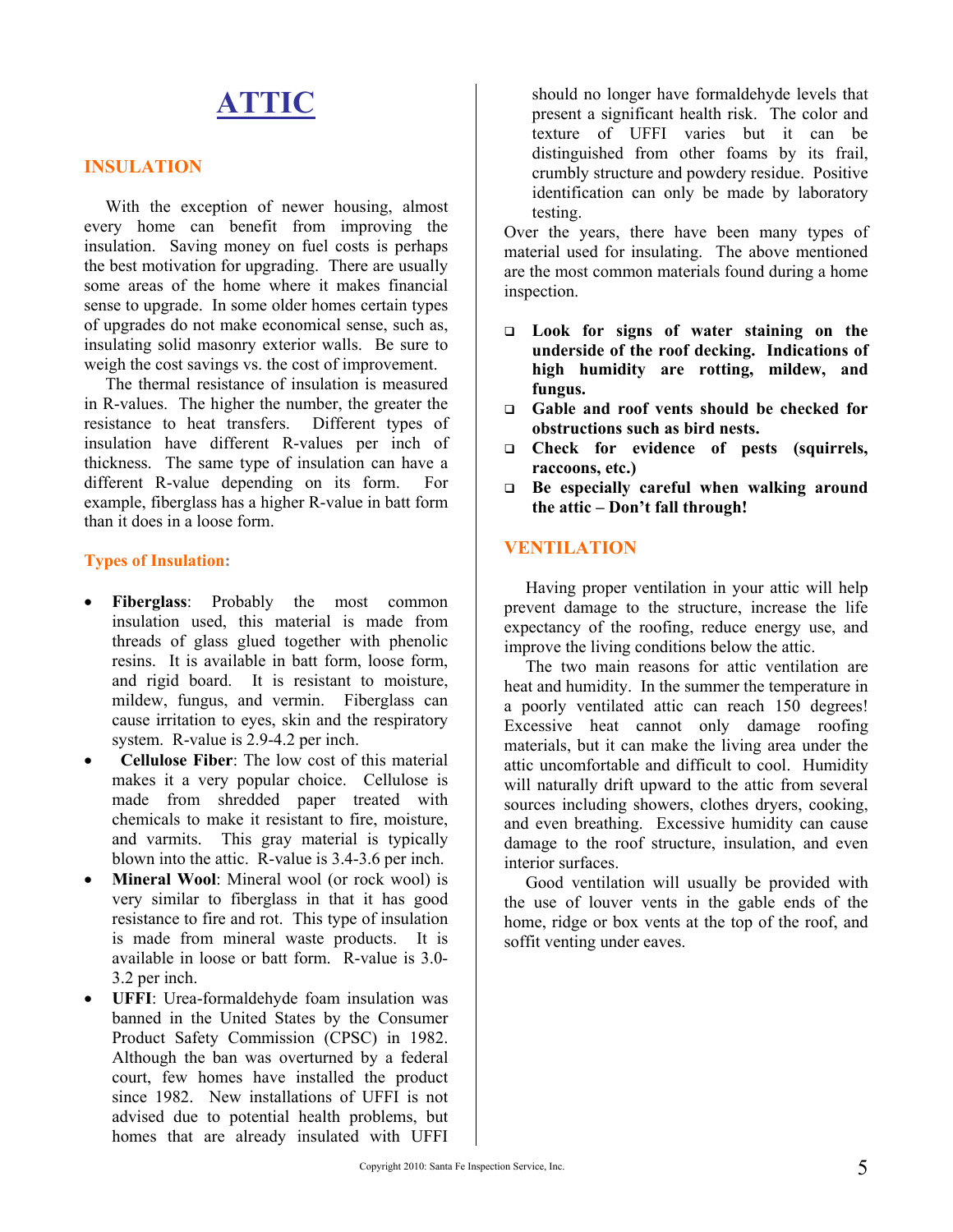# **INTERIORS**

#### **INTERIOR FINISHES:**

 The two most common materials used for interior surfaces are plaster and drywall. Plaster and drywall are essentially the same material. Drywall is premanufactured while plaster on the other hand, is hand mixed and applied on site.

 Drywall became very popular in the 1960's and is used almost exclusively today. Drywall usually comes in sheets that are four feet wide by eight, ten, twelve or fourteen feet long. Sheets are applied directly to the wall or ceiling framing with screws or nails. The joints or seams are then taped and finished with drywall compound.

 Water damage is a common problem associated with interior finishes. Sources of water damage include roof leaks, plumbing leaks, and condensation. Water damage often appears more serious than it is. Plaster or drywall is easily damaged by water, but short-term exposure will not damage most building materials. It is uncommon to have extensive building damage caused by water, which appears at an interior finish. This problem can be diminished if promptly addressed.

#### **WINDOWS:**

 There are many styles and types of windows. They may be single hung with one sash that goes up and down or double hung with two movable sashes. If the sash moves sideways it is called a slider. Hinged on the side and opening out is called a casement. Hinged at the top is an awning, and hinged on the bottom is a hopper.

 There are a wide variety of glass options available today including:

 Single Pane: Used almost exclusively until about 1950. Only one pane of glass is used in this type of window.

• Double Pane: Double glazed windows have two panes of glass. The space in between is filled with a dried air or an inert gas such as "Argon". If the seal in between the glass is lost, condensation may develop between the two panes and make the glass difficult to see through. Defective seals cannot be repaired. Discolored glass must be replaced.

• Tempered Glass: Tempered glass is made three to five times stronger than regular glass by heating it

and then cooling it very quickly. When the surface layer of tempered glass is broken, the entire pane shatters into small rectangular pieces.

 Laminated Glass: A layer of plastic is sandwiched between two layers of glass to prevent broken pieces from being released if a pane is cracked or shattered.

• Low Emissivity: Low-E glasses accept radiation from the sun but inhibit the heat from escaping back through the window unit. The cost savings of cooling your home can be substantial when using this type of glass.

- **Periodically inspect the exterior of the windows for physical damage or signs of water damage.**
- **Check for broken, cracked, loose, or missing glass. Check double paned units for signs of seal failure (fogging between the glass).**
- **Regularly check the windows for drafts and smooth operation.**
- **Check for peeling paint**.

#### **SAFETY DEVICES:**

 **Smoke Alarms**: Most communities require at least one smoke detector in a home. Some communities require multiple detectors. Whether or not it is legislated in your territory, there should be at least one detector on every level of your home. Detectors can either be battery operated or hard wired. There are three different types of smoke detectors: 1) ionization alarms to detect fast-flaming fires, 2) photoelectric alarms detecting smoldering fires, and 3) thermal alarms, which react to heat. There is little difference in how effective any of these devices are, but a homeowner may prefer one to the other for some locations.

 **Carbon Monoxide Detectors**: Hundreds of lives could be saved every year in this country with the use of carbon monoxide detectors. **It is highly recommended that at least one CO detector be installed in your home.** 

*Periodically check all smoke and carbon monoxide alarms for operation. Change the batteries at least once a year*.

# **CLEAN DRYER VENT LINE**

Buildup of lint can cause dryer vent line fires which could cause property damage. Lint clogged lines also waste energy as it increases dryer run times.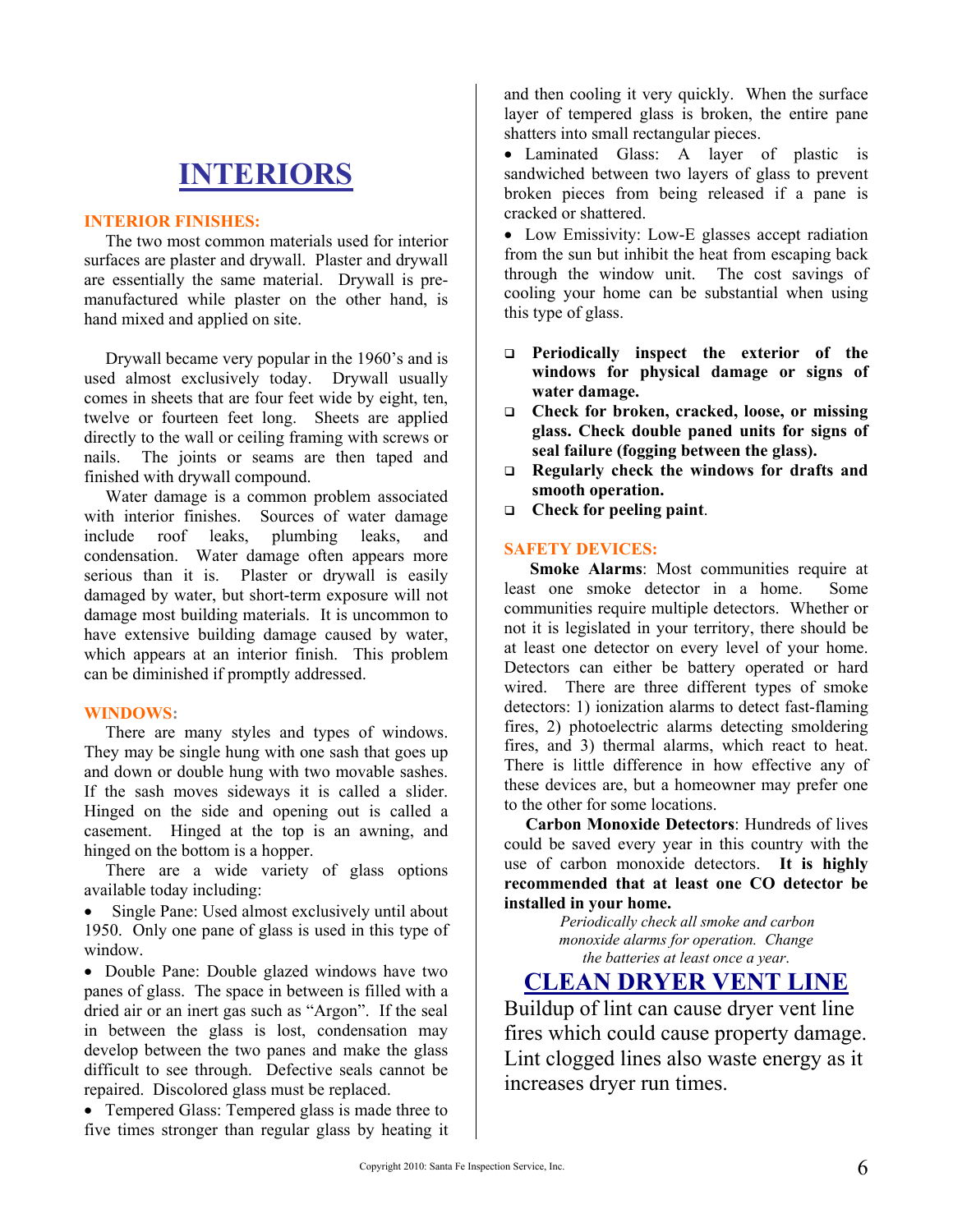# **BATHROOMS**

#### **TOILETS:**

 Most toilets are made of vitreous china, although other materials are occasionally used. There are many different styles of toilets, the most common being the two-piece. This type of toilet has two separate components, the bowl and the tank. For the most part, these units are generally inexpensive and replacement parts are readily available.

 One-piece toilets, or siphon action toilets, are usually somewhat expensive. When flushed, the entire bowl surface is covered with water; however, a quiet and smooth operation is associated with these units.

- **Check for any signs of leakage at the water supply, the tank connection, the bowl, and the toilet connection to the drain.**
- **Make sure the toilet is tightly secured to the floor.**
- **Inspect the flush mechanism for proper operation.**
- **Be sure the toilet is adequately caulked to the floor**.

#### **VENTILATION**:

 If a bathroom does not have an operable window, an exhaust fan is usually required. Although fans are not required when a window is present, they are beneficial. It is unlikely that a person would open a window every time they took a shower. Heavy concentrations of moisture in an un-vented bathroom can lead to mildew damage on the walls and ceilings.

 The exhaust from the fan should discharge to the exterior of the building to prevent excessive moisture built-up in the attic.

#### **SINKS & FAUCETS:**

 Bathroom sinks can be made of stainless steel, enameled steel, cast iron, vitreous china, plastic, marble, simulated marble, or a variety of other materials. All of these sinks are fairly reliable and each has their strengths and weaknesses. Leakage is the most common deficiency found with a faucet.

 $\Box$  Periodically inspect under the sink for signs of leakage from the water supply lines and the drain piping.

 Faucets come in a variety of styles and quality. Regardless of the style, leakage is the most common problem discovered.

 The popular compression faucet uses a washer to turn off the water when the washer is compressed against a seat. If water leaks out of the faucet this is usually an indication of a deteriorated washer. If water leaks from the handles it usually indicates deteriorated packing. Both of these problems are considered minor and are inexpensive to repair.

 Modern faucets use a valve cartridge, or ball to direct the flow of water. These mixing valves allow the control of hot and cold water and the volume of water with a single handle.

> *Your drain plunger can become a more effective tool by smearing a little petroleum jelly around the edge of the suction cup. The jelly will create a better seal between the drain and the cup.*

#### **BATHTUBS**:

 Bathtubs can be either built-in or free standing. Typically they are made of enameled cast iron or steel, fiberglass or plastic. Some of the problems associated with bathtubs are leaking water supply or drain connections, corrosion, and chipping of the enamel finish.

 One option for providing an old tub with a new look is reglazing. This is a relatively new process and the results do not appear to be long lasting. The advantage of reglazing is that it can be done in place and is much less expensive than replacing the fixture.

 Another common source of leakage is the intersection where the tub meets the enclosure. The enclosure may be ceramic tile, plastic, or simulated marble. Modern, onepiece fiberglass or acrylic enclosures are also available. If properly installed, all of these materials are acceptable. To avoid problems, it is critical to keep the area where the tub meets the enclosure well sealed. Loose ceramic tile at the tub rim may be a sign of water penetration.

- **Occasionally check the underside of the bathtub for any signs of leakage or wood decay.**
- **Periodically inspect the tub surround for any signs of failure (loose tile, etc.).**
- **Keep the intersection of the tub and surround well sealed.**

#### **FLOORING**:

- $\Box$  Check for loose, cracked or missing ceramic tile.
- $\Box$  Inspect for deteriorated or missing tile grout.
- $\Box$  Be sure the edges of resilient flooring are kept well sealed.
- **Keep the joint between the tile and the tub/shower well sealed to prevent water damage to the sub floor**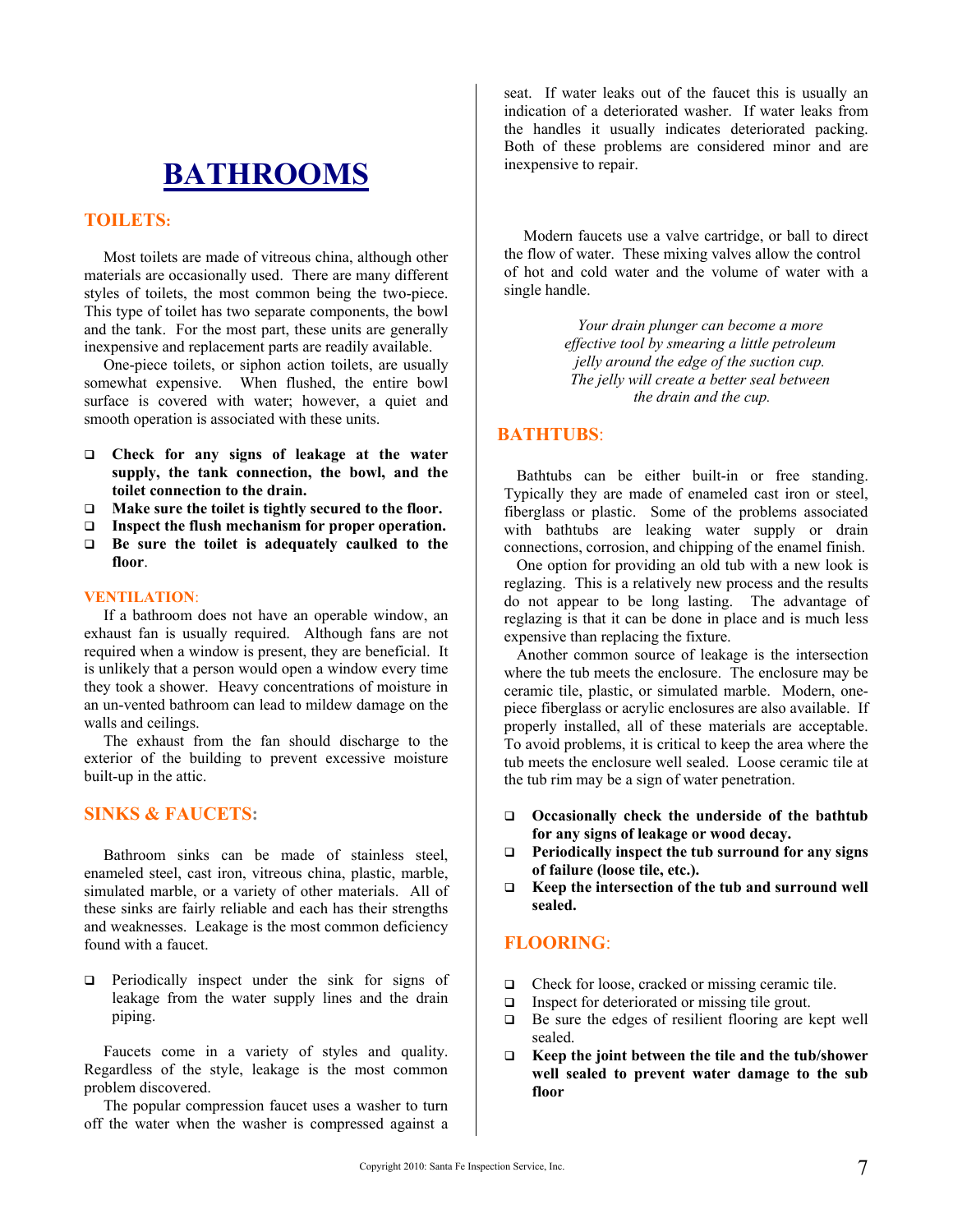# **ELECTRICAL**

#### **SERVICE ENTRANCE**

 Your local utility company supplies electricity to your home by means of the service entrance cable. The cable can be brought in overhead or underground. The size of the cable determines how much electricity is available to the home. The minimum service size on new construction is 100 amps. There are many houses with a 60-amp capacity that still provide adequate service. Normal household lighting and most small appliances will usually draw under 60 amps. The addition of electric stoves, electric clothes dryers, or AC units may push the system to capacity. At this point, updating to 200 amps should be seriously considered.

- **Periodically inspect the service cable for fraying or cracking.**
- **Be sure that the service cable and meter are well secured to the home.**

#### *Ever wonder how the utility company calculates your energy consumption?*

 Power is measured in watts, and is calculated by multiplying the voltage times the current. For example, a 1200-watt dishwasher, when subjected to 120 volts, will allow 10 amps to flow through it. A house with a 240 volt supply and 100 amp main fuses may have the capability of 24,000 watts. 1000 watts is referred to as a kilowatt.

 If 1000 watts are used continuously for one hour this is referred to as a kilowatt-hour. This is how electricity is purchased from the utility company. The electric meter records kilowatt-hours used in the house. If one kWh cost ten cents and 1000 kWhs are used in a month, the electric bill would be \$100.00.

#### **SERVICE PANEL**

 Electricity is carried from the service cable to the service panel, through the fuse or circuit breaker, and distributed to the individual branch circuits. Fuses and breakers serve the same function; they both protect against overload situations. The advantage of a circuit breaker is it can be reset after an overload situation occurs whereas a fuse has to be replaced.

**FUSES:** Two common types of fuses used today are the Time Delay, type D and the type S.

 Type D fuses are time-delayed devices that do not blow immediately. They will, for a short time, allow more than the rated current to flow through the circuit. Some devices will draw extra current upon start-up. The time delay feature can prevent nuisance blowing during these brief electrical loads.

 Type S fuses are screw-in type fuses that are not interchangeable. This means that the wrong size fuse will not fit into the fuse holder. This provides added safety over the older fuses, which could be interchanged.

 The most common deficiency found in many homes is an inadequately sized fuse for the circuit wire. **This is an unsafe situation and should be corrected promptly.** 

**CIRCUIT BREAKERS:** Most circuit breakers can be tripped by moving the switch to the middle position, others to the off position. Generally, it is easy to determine which breaker has tripped. To reset, simply switch the breaker to the "off" position then back to the "on" position.

- **Annually inspect the inside of the panel for signs of rust, water penetration, and scorched wires.**
- **Trip the circuit breakers once a year.** Ground **fault & arc fault breakers once a month. If fuses are used, be sure they are screwed in tightly.**

#### **OUTLETS**

 Until about 1950, most electrical outlets were ungrounded. The outlets had only two slots; one connected to the black wire and one connected to the white. After 1960, grounded outlets (three slots) became popular and are now mandatory. Rather than flowing through a person, the ground wire is a safety path for electricity to follow in case of a malfunction in the system.

 There are many two-slotted outlets that have been upgraded to three-slot without providing a ground wire. This has no benefit, and may be misleading when plugging a three-pronged device into an upgraded but ungrounded outlet.

 **GFCI outlets**, or ground fault circuit interrupters, are special devices that turn the power off to a circuit when a voltage leak is detected. If there is a defect in the system, electricity may flow to a dangerous place and may not be enough to trip a breaker or blow a fuse. If a person becomes the path for stray current, it can be potentially hazardous. A ground fault circuit interrupter prevents this from happening by measuring the current going out against the current coming in. If the difference is more than .005 amps, the system will be shut off.

 It makes sense to install GFCI outlets wherever water and electricity come close together. Currently, GFCI outlets are required at all exterior outlets, bathrooms, kitchens, and pool equipment.

**Arc-Fault Circuit Interrupter Breakers**, or AFCIs are now required in new construction by the National Electric Code (NEC). (Your town/city may not require them). **What are they? Do you need them?**

The AFCI breaker performs a different job entirely from GFIs, Ground Fault Interrupter (GFCI) breakers and outlets. A GFCI protects you from becoming part of the circuit and getting a shock. The AFCI breaker protects you and your house from a fire.

**How?** Well, when a Hot wire makes a solid contact with a ground or a neutral, the current draw will be high enough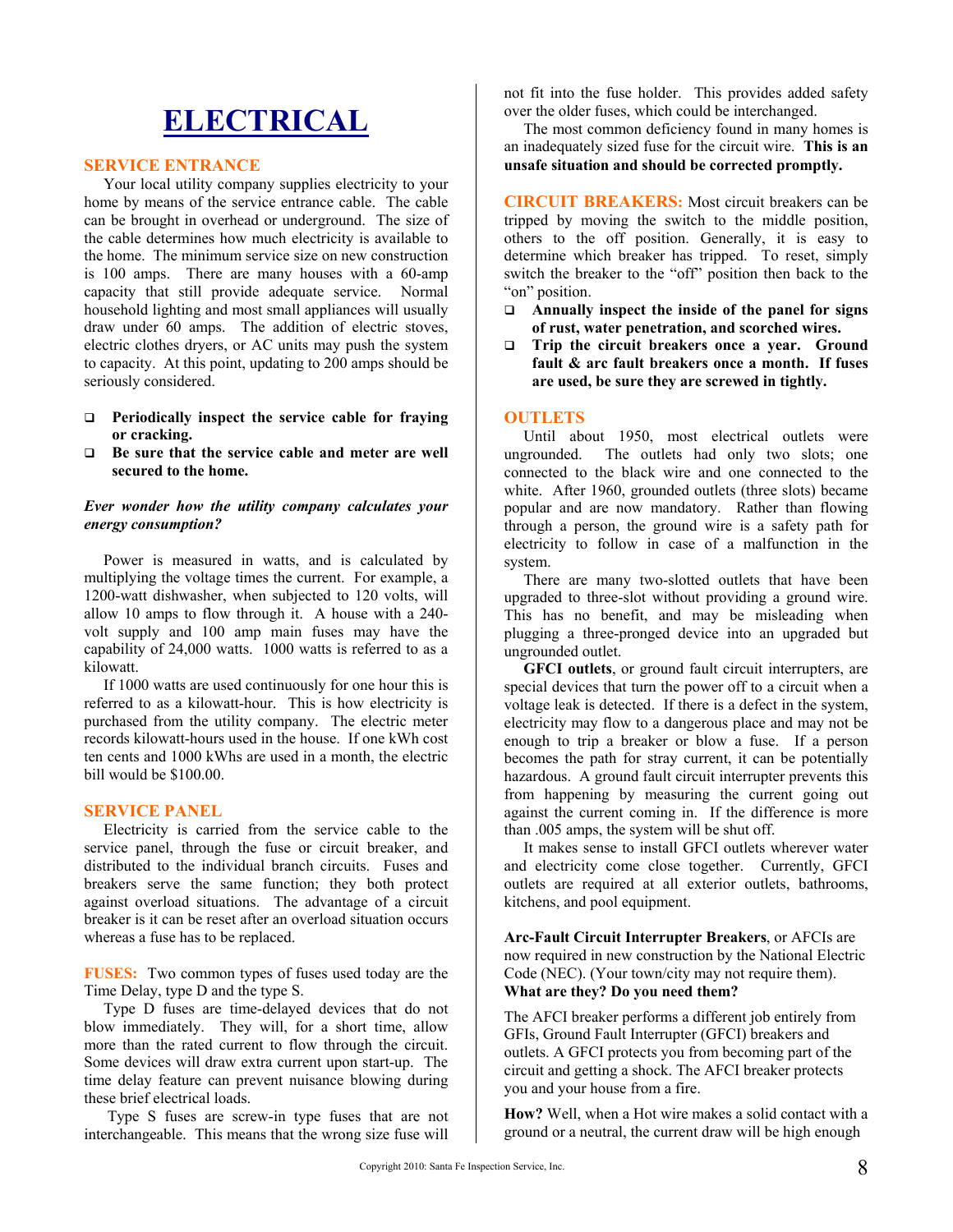to trip the breaker. But if the contact is intermittent and not a solid contact due to loose or corroded connections or failing insulation, what develops is an arc. The arc causes heat, which left uncorrected could eventually wind up causing a fire. The AFCI breaker detects an arc by the characteristic wave an arc causes in the electrical flow. When it sees an arc fault of large enough magnitude, it will trip the breaker. **Do you need them?** They are expensive (\$45 to \$55 and up vs. \$10 for a conventional breaker). Presently the code only requires them in circuits serving bedrooms. That doesn't mean other circuits can't benefit from their protection, but that is all that is required at this time. (Again, required by the NEC, your town/city may or may not require this)

But what are the hazards they are protecting you from? Well, problems in home wiring, like arcing and sparking, are associated with more than 40,000 home fires each year. These fires claim over 350 lives and injure 1,400 victims annually. These are the very fires the AFCI breaker is intended to prevent.

- **Periodically inspect outlets and switches for damage, scorching, and looseness.**
- **Trip all AFCI & GFCI outlets monthly.**

*Many homeowners feel confident they can handle electrical repairs. It is always safest to hire a professional electrician for all but the most basic repairs. Keep yourself and your family safe!* 

# **PLUMBING**

#### **WATER HEATERS**

 There are basically three types of water heaters: gas, electric, and oil. All three tanks operate in a similar manner. When hot water is removed from the tank, cold water enters which activates the thermostat. The water is then heated to a pre-set temperature, usually 120 degrees. To save energy and avoid burns, consider setting the temperature between 100 and 115 degrees.

 Water heaters should be of adequate size to satisfy the needs of the home. A family of four will often find that a forty-gallon system is adequate. Many experts in the industry recommend draining a gallon or two of water from the tank monthly to avoid sludge build-up. (Check your manufacturers recommendations.)

 The life expectancy of a water heater is typically 15 to 20 years, although there are exceptions on both sides.

#### **GAS PIPING:**

 **Any gas leak is a life-threatening situation**. If you smell gas, all occupants should leave the home immediately and contact the gas company from a neighbor's house. Do not operate switches, doorbells, telephones or anything else that may cause a spark.

#### **SUPPLY LINES**

**GALVANIZED STEEL:** Galvanized steel piping was used almost exclusively prior to 1950. The life expectancy, depending on several conditions, is typically forty to sixty years.

 One of the most common problems with this material is corrosion. Rust may accumulate on the inside of the pipe, resulting in poor water pressure and flow. Eventually the pipe will rust through, usually at the joints first, resulting in leakage. One of the oddities with steel piping as it corrodes, is that it may rust through in one spot and begin to leak. The rust may then form a scab over the leak and seal itself. This generally means that the piping is near the end of its useful life.

#### **COPPER:**

 Copper piping has been used residentially since about 1950 and almost exclusively since the mid-1950's. The life expectancy of copper piping is indefinite unless unusual water conditions or manufacturing defects are present.

#### **PLASTIC:**

 Most plastic pipe applications have been made by the do-it-yourselfer. The pipe is easy to work with and connections can be made without soldering.

 The two most common types of plastic used are: polybutylene (PB) and chlorinated poly vinyl chloride (CPCV). PB piping uses press-on fittings and CPCV uses solvent welded or glued fittings.

 Polybutylene piping was removed from the Uniform Plumbing Code in the US in 1989 as an approved water distribution material. In some instances, fitting failure has occurred possibly resulting from faulty installation. In some cases, the piping manufacturer will repair or replace the PB piping at no cost to the homeowner.

#### **DRAIN PIPING**

 The three most common materials used for drain piping are cast iron, copper, and plastic.

 Cast iron was used prior to the 1950's. Cast iron piping generally fails in one of two ways. The pipe can rust through, typically in a pinhole pattern or you may notice splitting along the seams (especially horizontally). The life expectancy is fifty years and up.

 Copper drain piping was used primarily from the mid 40's until the mid 1960's. In residential use it has become rare. This is due to the fact that plastic piping is much less expensive to purchase and install. The life expectancy is indefinite.

 Plastic waste piping has been used almost exclusively since the 1960's. The piping is inexpensive, easy to work with and, very durable.

- **Know the location of the main water and gas shutoff valves.**
- **Periodically inspect the water supply and drain lines for leakage.**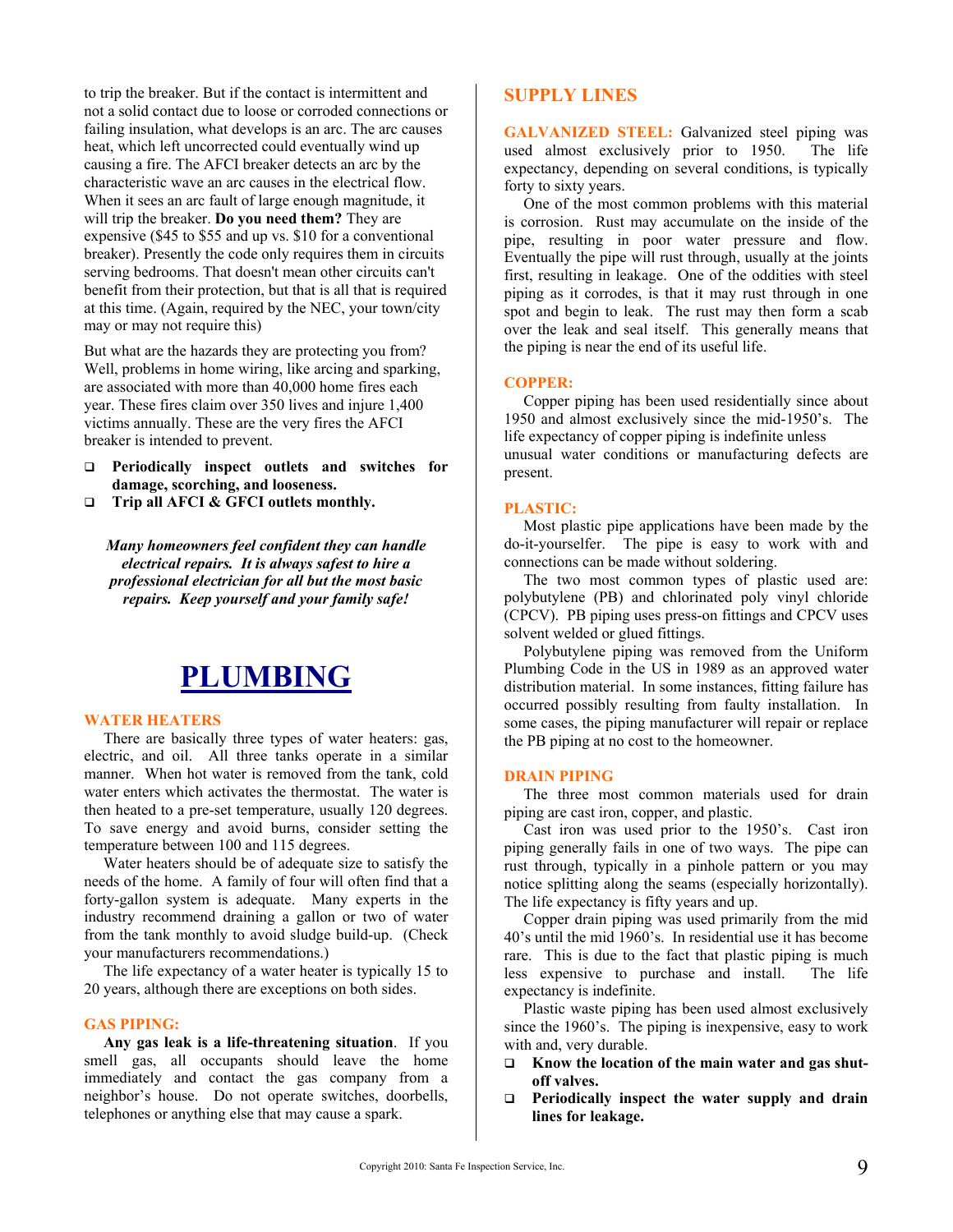- **Drain a small amount of water from the water heater per manufacturer's recommendations.**
- **Occasionally inspect the sump pump for proper operation.**
- **Make sure all plumbing fixtures are firmly secured.**
- **Have your septic tank pumped and inspected every 3 to 5 years.**

**Tips for Winterizing:** 

- **Outdoor faucets should be insulated.**
- **Be sure piping in areas such as crawl spaces are protected from freezing.**
- **Drain sprinkler systems.**

# **HEATING**

#### **FURNACE**

 There are several types of heating systems used throughout the country. The most common is the gas, forced air furnace, which will be discussed below.

 The heat exchanger is the most critical part of the furnace. It separates the air in the house from the flames and exhaust gases that are generated in the furnace. A heat exchanger can fail in one of two ways: 1) it rusts through, or 2) it cracks. The result of either condition is the products of combustion may escape into the air in your home. A crack or hole in the heat exchanger is usually not visible and typically can only be identified by a heating and cooling specialist.

 Heat exchangers have an average life expectancy of fifteen to twenty-five years. The cost of replacing a heat exchanger is almost as much as replacing the entire furnace. Typically, in most cases, the entire furnace is replaced.

Performing maintenance on a regular basis may increase the life span and help maintain the efficiency of your furnace.

 **Check for signs of corrosion, especially around flue pipes, humidifiers, and air conditioning coils.** 

#### **Consider an annual cleaning and service call from a qualified technician.**

For safety reasons, it is strongly recommended that you install at least one quality carbon monoxide detector in your home.

#### **FILTERS**

 **Conventional:** There are several types of conventional air filters and each performs the same function – filtering the air before it travels into the furnace and out of the registers. Some are disposable while others you can clean. Most are rectangular and about 1" thick. Conventional filters are inexpensive and usually easy to replace. **Upgrade to a high efficiency type pleated media filter.** 

 **Be sure to check, replace or clean filters monthly.** 

*Be sure to turn the power off to the filter and the furnace fan prior to servicing. Follow all manufacturers recommendations carefully.* 

**Electronic:** Electronic filters clean the air to a much greater extent than conventional filters. They help to remove pollen and cigarette smoke particles. The units have a mechanical filter to help remove larger debris. The smaller particles that pass through the filter are electrically charged and collected on plates of opposite polarity. If you hear an intermittent sparking or popping noise, the unit is functioning properly.

 Electronic filters tend to become dirty quickly due to their efficiency.

#### **Filters should be checked or cleaned at least once a month.**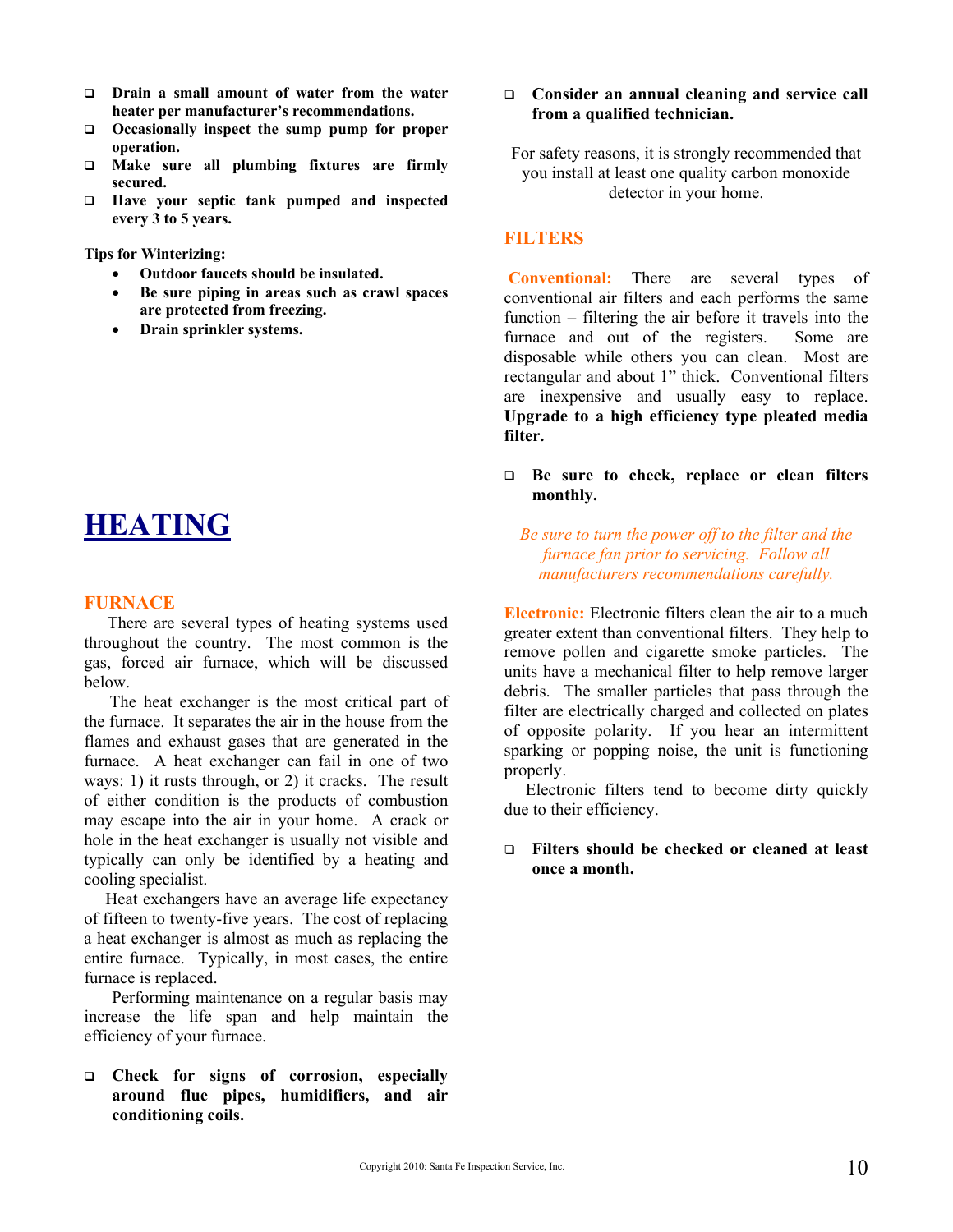# **COOLING**

#### **AIR CONDITIONING**

 There are several types of air conditioning systems. They all work on the same basic principal – they move heat from a cool space to a warm space. All the systems take advantage of the basic scientific laws of liquid and gases. When liquids evaporate into gases, they absorb a considerable amount of heat. When gases are condensed back into a liquid state, they give off heat. In addition, if the pressure of a gas is increased, the temperature will also increase. Most systems use refrigerants called "Freon" and "Puron", substances that change state at temperatures and pressures that are well suited for this application.

#### **AIR COOLED:**

 Air-cooled air conditioning systems typically work together with a forced-air furnace. The systems have two main components, an evaporator unit located in the ductwork right above the furnace, and the condenser unit located outdoors. The refrigerant enters the evaporator as cold liquid and absorbs heat from the house air to boil the liquid and turn it into a gas. The reduction of air temperature causes water in the house air to condense, reducing humidity levels.

 The refrigerant, which is now a gas, moves outdoors to the condensing unit. The compressor squeezes the gas into a smaller volume. All of the heat, which is contained in the gas, is also squeezed into a smaller volume, and consequently, the gas becomes hotter than the outside air. The hot gas then enters the condenser coil. A fan in the condenser unit blows outdoor air across the coil and cools the gas. As it cools, it condenses into a liquid. The liquid then passes through a pressure-reducing device, which causes the temperature of the liquid to drop below that of the house air. The liquid passing through the evaporator coil is evaporated into a gas again, absorbing more heat and humidity from the house and the cycle continues.

#### *Your air conditioner can be severely damaged if it is operated when the outside temperature is below 60 degrees.*

 The life expectancy of an air conditioner is based on the failure of the major component of your system – the compressor. The typical life expectancy of a compressor is ten to fifteen years, although many units operate well beyond this time.

An annual inspection from a heating and cooling specialist and performed maintenance will maximize the life span of your system.

- **During the cooling season, periodically inspect the condensate drain line (directly above the furnace) for signs of leakage.**
- **Be sure to inspect, clean or replace your furnace filter during the cooling season as well as the heating season.**
- **Make sure the exterior unit remains level.**
- **Inspect the refrigerant lines for missing or damaged insulation.**
- **Keep the exterior unit free of debris and vegetation.**
- **To prevent corrosion, most manufacturers recommend that the unit stay uncovered during the winter months.**
- **Wall units should be removed for the winter.**

# **HEAT PUMPS**

 A heat pump is an air conditioner, that when reversed, can heat your home as well as cool it. Like any other air conditioner, during the cooling season it collects heat from the interior of the home and discharges it to the exterior. By reversing the flow of refrigerant in the unit, heat is collected from an outside source and is released to the interior of the home. The roles of the evaporator and the condenser become reversed.

 In the northern climates, heat pumps are unable to meet the entire heating demands of a home efficiently. During the coldest parts of the winter there is not enough heat in the outside air to be collected economically. The heat pump is then shut down and the central heating system takes over.

 A heat pump is able to collect heat from three different sources – the air, ground, or water.

*It is not advisable to operate a heat pump in the cooling mode when the outside temperature is below 65 degrees, nor should it be operated in the heating mode when the temperature is above 65 degrees.*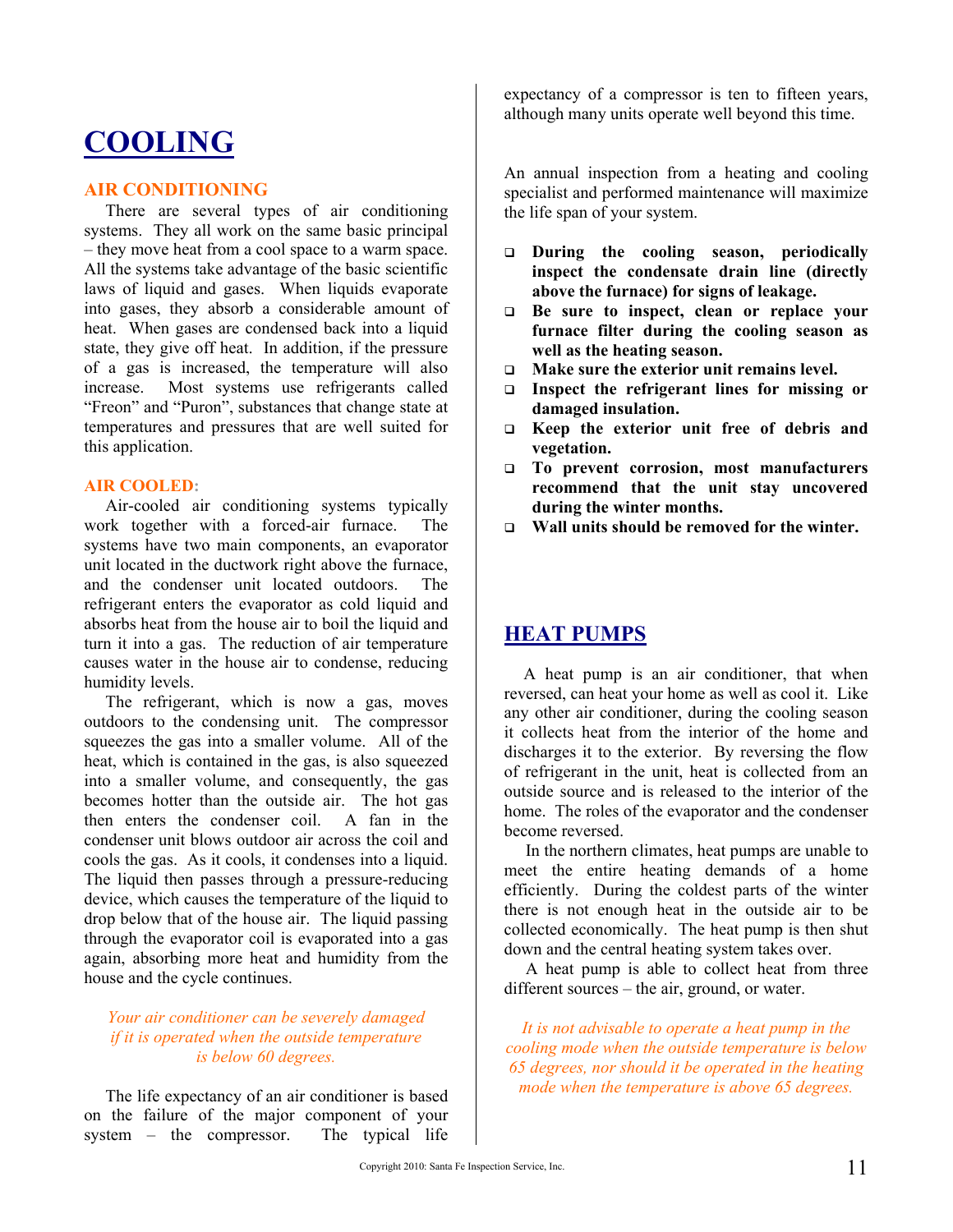**Air Source:** Heat pumps collect heat from the outside air. They look very much like a conventional air conditioner. On the exterior of the home is the unit that is used to collect heat during the heating season and expel heat during the cooling season.

- **Keep the cooling fins on the exterior unit free of dust, debris, and vegetation.**
- **Periodically inspect for signs of moisture around the interior unit.**
- **Check for any unusual sounds.**

**Ground Source:** Heat pumps have piping that runs through the ground to collect or expel heat. The piping can be installed in the ground one of two ways – horizontally, which is usually a shallow installation, or vertically, which is deep below the ground surface.

**Water Source:** Heat pumps are able to extract heat from a large body of water such as a lake or deep pond (at least 12 feet). During the cooling season the opposite is true. The heat pump will expel the heat collected from the home into the water source.

 The advantage of a water or ground source heat pump is that the temperature below the frost line is ambient or constant. Due to the fact that the temperature is constant, there is always a steady supply of heat to be collected at these levels.

 One of the disadvantages of these systems is that if a leak develops underground, or under water, the source can be difficult to locate and costly to repair.

### **CRAWL SPACES**

 Any area under a home with less than full headroom is called a crawl space. According to many codes, there must be at least eighteen inches of clearance between the bottom of the floor joists and the ground and twelve inches under beams.

 Crawl spaces should be dry. The crawl space floor should be protected against moisture entry with a vapor barrier. Plastic sheeting, felt paper or concrete are common materials used. Proper steps should be taken to allow ventilation within the crawl space. Typically, one square foot of ventilation per 1500 square feet of crawl floor is adequate, provided a vapor barrier has been installed. If a vapor barrier is not present, one square foot of ventilation per 500 square feet of crawl space is suggested. Good ventilation and a vapor barrier will significantly affect the moisture levels in the crawl space. It reduces the likelihood of structural damage, pest infestations, and a musty odor in your home.

- **Periodically inspect the crawl space for signs of moisture.**
- **Open the crawl vents in the warmer months.**
- **Close the crawl vents in the winter months.**

#### **BEAMS & COLUMNS:**

 The purpose of a support beam is to carry the weight of the floor and walls horizontally to the foundation or columns. Typical materials for support beams are steel, wood, or laminated plywood. Steel beams can be much stronger than wood and are much more resistant to rot and insect and mechanical damage. Steel beams should rest on steel or masonry columns. The newer, laminated plywood beams can be stronger than the solid wood type. These beams are lighter and less expensive than steel beams. Wood beams can rest on wood columns.

 The purpose of a support column is to carry the weight of a beam down to a footing. Typical materials for support columns are steel, brick, concrete block or wood. Every support column should have a concrete footing underneath.

- **Any abnormal slanting, sloping or leaning of your floors, walls, or ceilings should be promptly investigated.**
- **Periodically inspect wood beams or columns for moisture damage, pest infestation or warping (especially in crawl spaces).**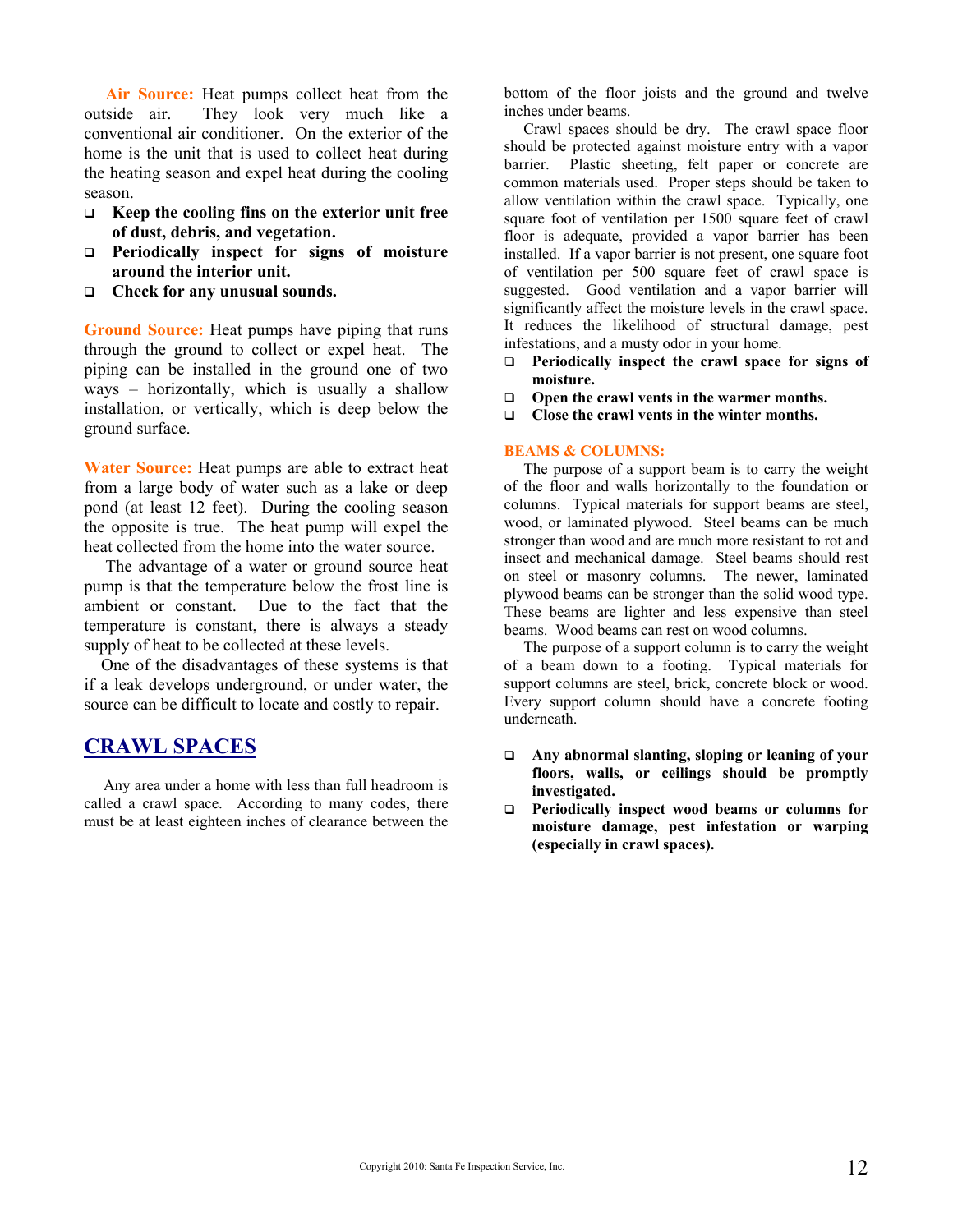# **LIFE CYCLES & REPLACEMENT COSTS**

### **INTRODUCTION**

The following replacement costs and life expectancies are based on a three-bedroom home and are meant to be estimates and not actual figures. Costs can vary substantially based on the quality of the materials used, the contractors submitting bids, and the region you live in. Life expectancies can vary depending on regional weather conditions, the quality of the materials and workmanship, and the level of maintenance performed on the item.

### **ROOFING & CHIMNEY**

| Install standard asphalt shingles over existing shingles. | $$1.25 - $2.00$ per sq. ft.      | 10 to 15 years  |
|-----------------------------------------------------------|----------------------------------|-----------------|
| Strip existing and install standard asphalt shingles.     | \$2.00 - \$3.50 per sq. ft.      | 10 to 20 years  |
| Strip existing and install quality asphalt shingles.      | \$2.75 - \$4.00 per sq. ft.      | 20 to 35 years  |
| Install roll roofing.                                     | $$1.00 - $2.00$ per sq. ft.      | 5 to 10 years   |
| Strip and install single-ply membrane.                    | \$4.00 - \$6.50 per sq. ft.      | Not time tested |
| Strip cedar shingles and install same.                    | $$4.00 - $7.00$ per sq. ft.      | 15 to 40 years  |
| Strip cedar shake and install same.                       | \$5.50 - \$8.50 per sq. ft.      | 25 to 50 years  |
| Strip and replace tar $&$ gravel built-up roof.           | $$3.00 - $6.00$ per sq. ft.      | 10 to 20 years  |
| Install new slate roof.                                   | $$10.00 - $20.00$ per sq. ft.    | 35 to 80 years  |
| Install concrete tile roofing.                            | $$4.00 - $7.00$ per sq. ft.      | 40 to 60 years  |
| Install new roof sheathing.                               | $$4.00 - $6.00$ per sq. ft.      |                 |
| Install flashing on a standard chimney.                   | $$300.00 - $600.00$              |                 |
| Rebuild standard chimney above roof line.                 | \$150.00 - \$250.00 per lin. Ft. |                 |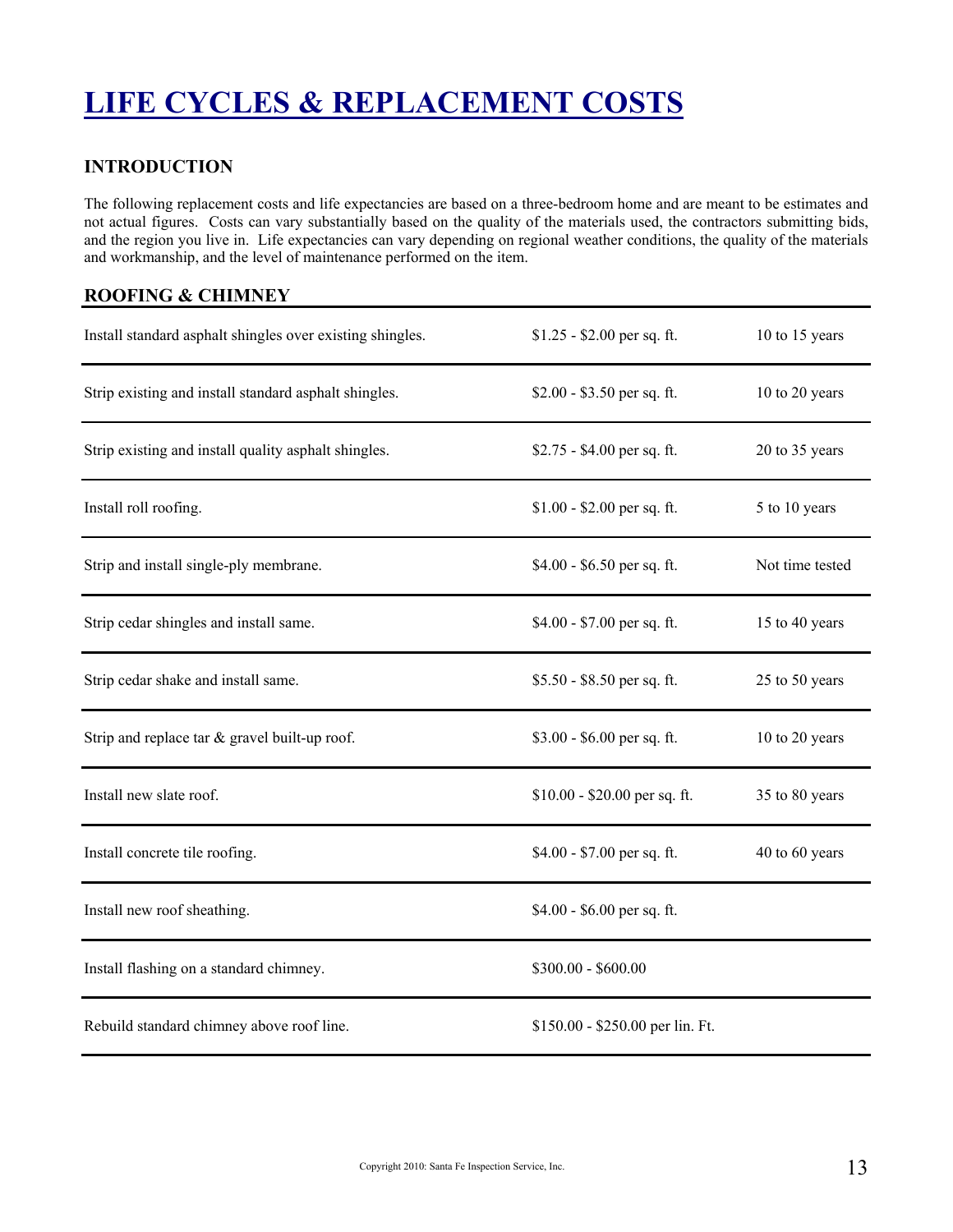# **EXTERIOR**

| Install galvanized gutters & downspouts.              | \$5.00 - \$7.00 per lin. Ft.   | 20 to 30 years |
|-------------------------------------------------------|--------------------------------|----------------|
| Install aluminum gutters & downspouts.                | \$2.00 - \$4.00 per lin. Ft.   | 15 to 25 years |
| Install copper gutters & downspouts.                  | \$15.00 - \$20.00 per lin. Ft. | 40 to 90 years |
| Install aluminum or vinyl siding.                     | $$3.00 - $5.00$ per sq. ft.    | indefinite     |
| Install aluminum soffits and facia.                   | \$8.00 - \$12.00 per lin. Ft.  | indefinite     |
| Install wood siding.                                  | \$3.00 - \$6.00 per lin. Ft.   | 10 to 40 years |
| Tuckpoint existing brick.                             | $$2.00 - $4.00$ per sq. ft.    |                |
| Install new deck.                                     | $$10.00 - $15.00$ per sq. ft.  | 15 to 30 years |
| Install concrete slab work (sidewalk, driveway, etc.) | $$4.00 - $10.00$ per sq. ft.   | 25 to 40 years |
| Resurface asphalt driveway.                           | $$2.00 - $4.00$ per sq. ft.    | 10 to 20 years |
| Seal asphalt driveway.                                | \$100.00 minimum               |                |
| Construct detached garage, single car.                | \$6000.00 minimum              |                |
| Install overhead garage door, single car.             | $$600.00 - $1000.00$           |                |
| Install overhead garage door, double.                 | $$1000.00 - $1500.00$          |                |
| Install garage door opener.                           | \$250.00 - \$400.00            | 8 to 15 years  |
| Install lawn sprinkler system.                        | \$1000.00 minimum              |                |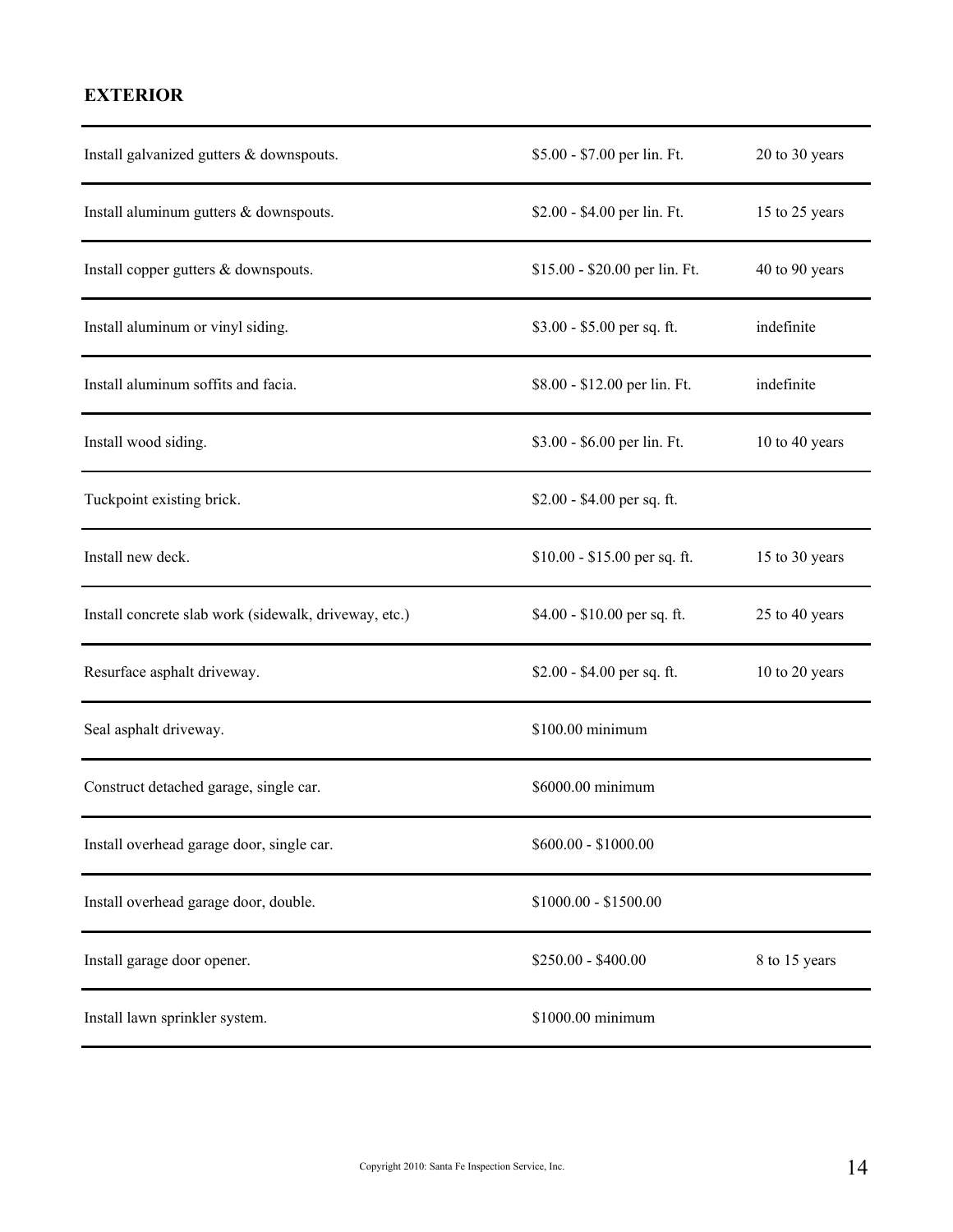# **PLUMBING**

| Replace galvanized piping with CPVC, whole house. | \$2500.00 and up.                |                          |
|---------------------------------------------------|----------------------------------|--------------------------|
| Replace main water supply line to home.           | \$150.00 - \$200.00 per lin. Ft. |                          |
| Install new hot water heater.                     | \$350.00 minimum                 | 8 to 12 years            |
| Replace bathroom sink and faucet.                 | \$350.00 minimum                 | 10 to 20 years           |
| Replace toilet.                                   | \$250.00 minimum                 | 20 to 40 years           |
| Replace bathtub and faucet set.                   | \$800.00 minimum                 | 20 to 40 years           |
| Retile bathtub enclosure.                         | \$800.00 - \$1200.00             | Maintenance<br>Dependent |
| Replace shower stall pan.                         | \$750.00 - \$1500.00             | Maintenance<br>Dependent |
| Retile shower stall.                              | $$1500.00 - $2500.00$            | Maintenance<br>Dependent |
| Install bathroom exhaust fan.                     | $$250.00 - $450.00$              | 5 to 15 years            |
| Replace laundry tub.                              | $$250.00 - $500.00$              | 15 to 25 years           |
| Install kitchen sink and faucet.                  | \$350.00 minimum                 | 15 to 25 years           |
| Install dishwasher.                               | $$600.00 - $900.00$              | 10 to 15 years           |
| Install garbage disposal.                         | $$200.00 - $400.00$              | 8 to 15 years            |
| Install kitchen exhaust fan.                      | \$300.00 - \$500.00              | 10 to 15 years           |
|                                                   |                                  |                          |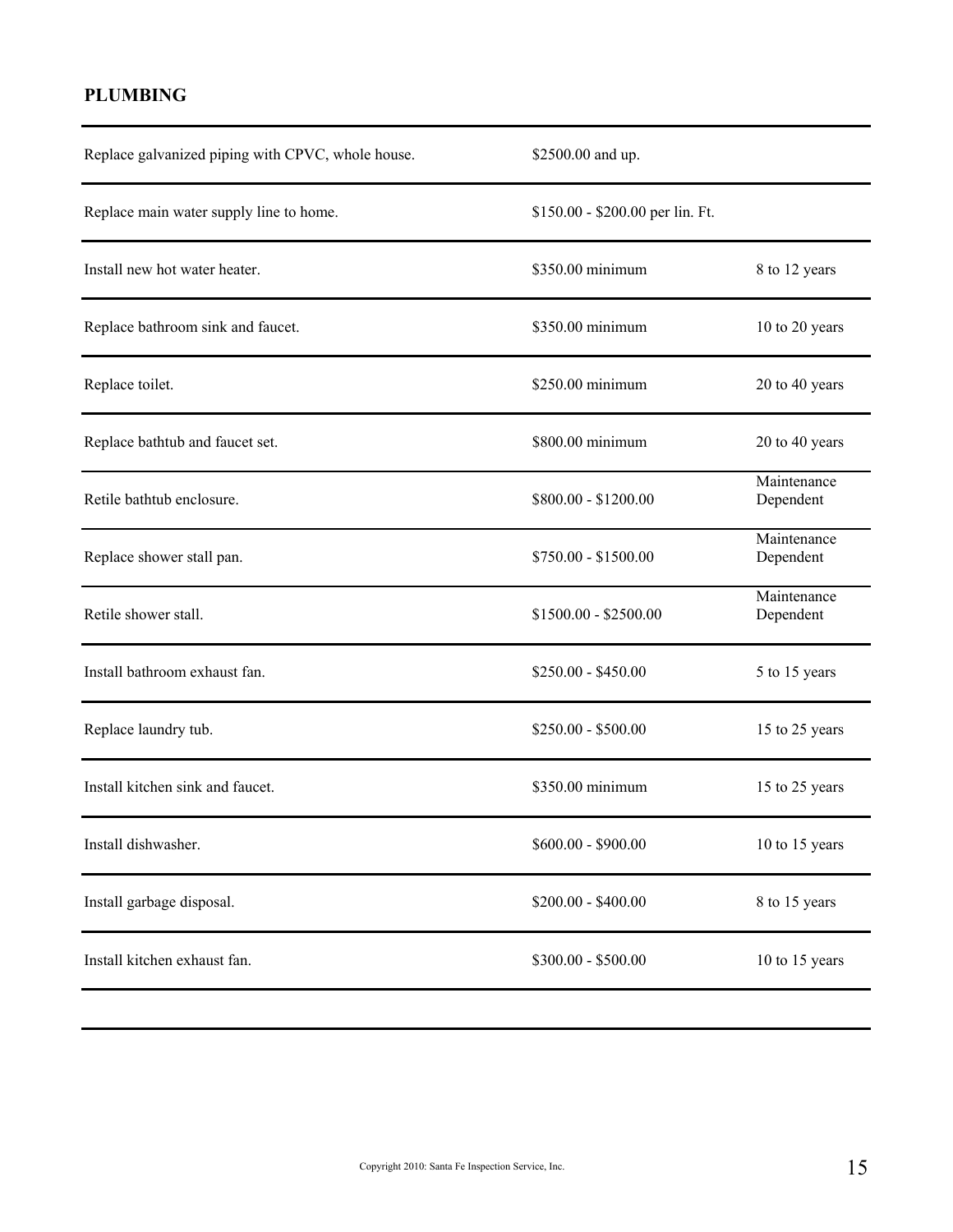# **ELECTRICAL**

| Upgrade electrical service to 100 amps (with panel). | $$650.00 - $1200.00$  |
|------------------------------------------------------|-----------------------|
| Upgrade electrical service to 200 amps (with panel). | \$1200.00 - \$2000.00 |
| Install new circuit breaker panel.                   | $$500.00 - $750.00$   |
| Install auxiliary circuit breaker panel.             | $$100.00 - $300.00$   |
| Replace circuit breaker.                             | $$40.00 - $125.00$    |
| Install 120-volt circuit.                            | $$100.00 - $250.00$   |
| Install 220-volt circuit.                            | $$200.00 - $350.00$   |
| Install new receptacle.                              | $$75.00 - $150.00$    |
| Provide ground for receptacle.                       | $$75.00 - $150.00$    |
| Replace conventional receptacle with GFCI.           | $$40.00 - $65.00$     |
| Install standard interior light fixture.             | $$100.00 - $200.00$   |
| Install standard exterior light fixture.             | $$100.00 - $250.00$   |
| Install standard light switch.                       | $$75.00 - $150.00$    |
| Upgrade house with aluminum compatible connectors.   | \$500.00 - \$850.00   |
| Rewire house during gut or renovation.               | \$3000.00 and up      |
| Rewire house without gut or renovation.              | \$5000.00 and up      |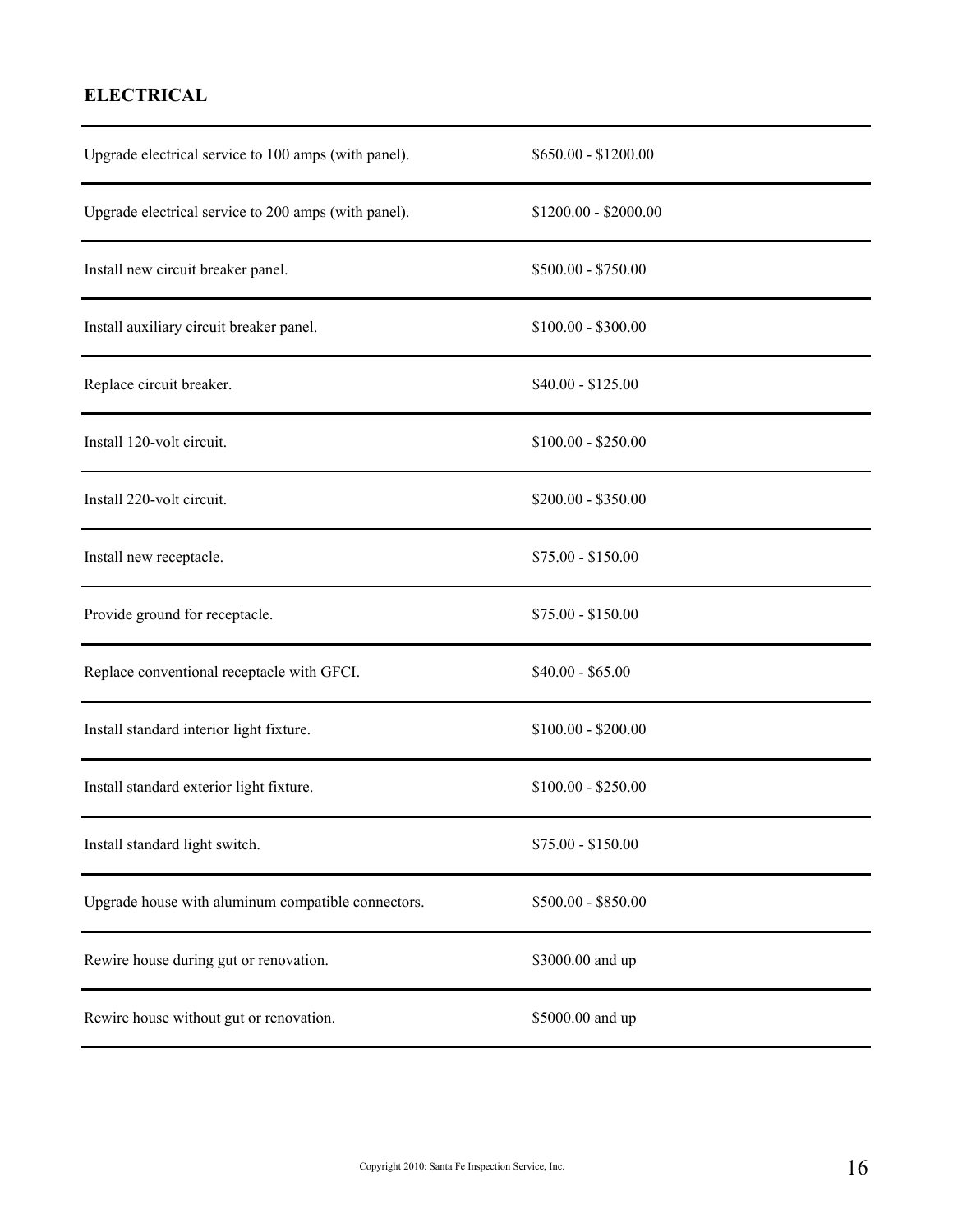# **HEATING & COOLING**

| Install conventional or mid-efficiency forced-air furnace. | $$1200.00 - $2500.00$ | 15 to 25 years |
|------------------------------------------------------------|-----------------------|----------------|
| Install high efficiency forced-air furnace.                | \$2000.00 - \$3500.00 | 15 to 25 years |
| Replace furnace blower or motor.                           | $$250.00 - $500.00$   | 15 to 25 years |
| Install humidifier, drum type.                             | $$125.00 - $225.00$   | 5 to 15 years  |
| Install electronic air filter.                             | \$400.00 - \$750.00   | 10 to 20 years |
| Clean ductwork.                                            | $$200.00 - $600.00$   |                |
|                                                            |                       |                |
|                                                            |                       |                |
|                                                            |                       |                |
|                                                            |                       |                |
|                                                            |                       |                |
| Install chimney liner.                                     | \$300.00 - \$600.00   |                |
| Install thermostat.                                        | $$100.00 - $300.00$   |                |
| Install central air on existing forced air system.         | \$1500.00 - \$3000.00 | 10 to 15 years |
| Install central air, independent system.                   | $$5000.00 - $8000.00$ | 10 to 15 years |
| Install heat pump on existing forced air system.           | $$3000.00 - $6000.00$ | 10 to 15 years |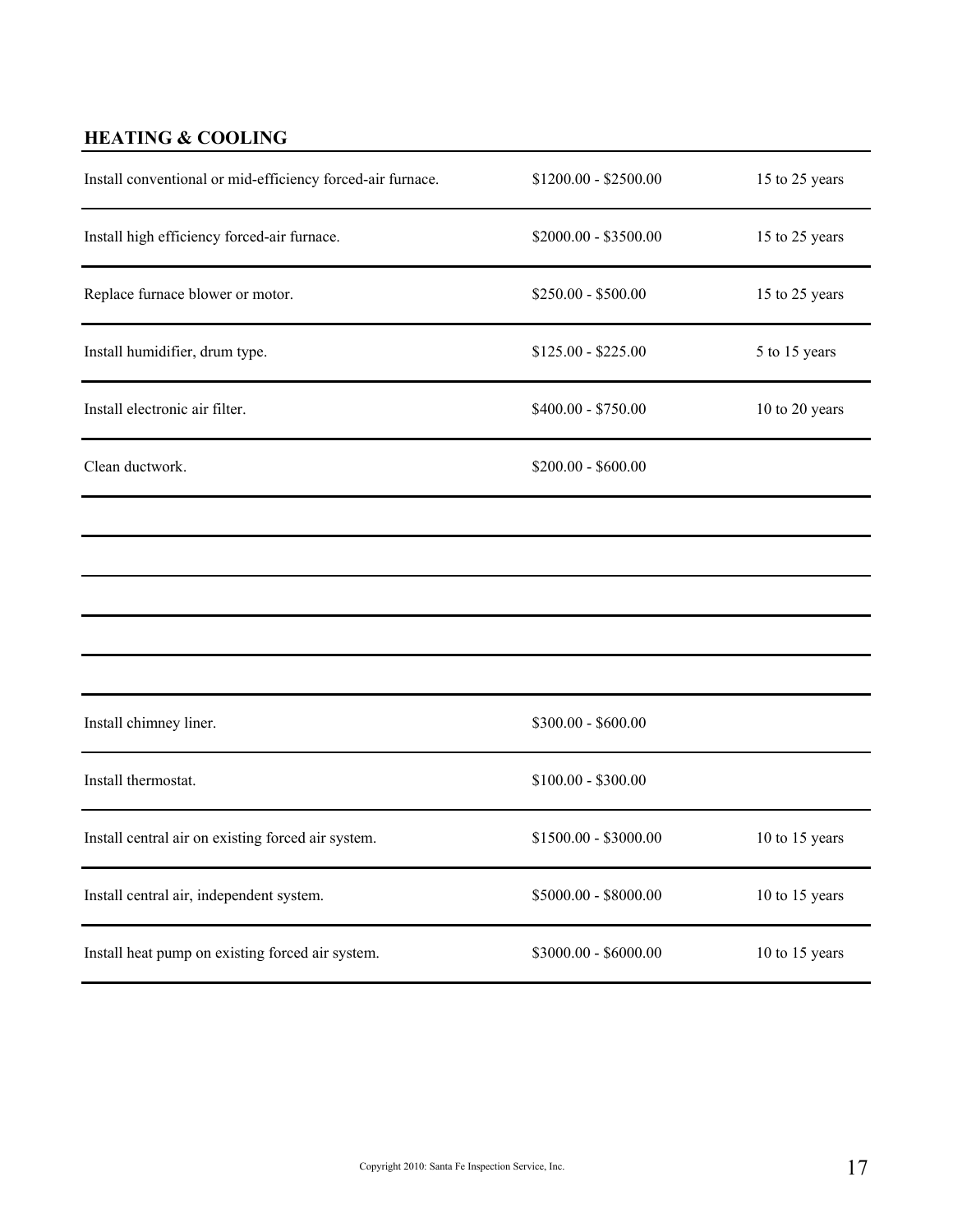# **INTERIOR**

| Install drywall, taped and finished.                   | $$2.00 - $4.50$ per sq. ft.              |
|--------------------------------------------------------|------------------------------------------|
| Remove plaster and install drywall.                    | $$3.50 - $5.50$ per sq. ft.              |
| Install drop ceiling.                                  | \$3.00 - \$6.00 per sq. ft.              |
| Install hardwood flooring.                             | \$10.00 - \$15.00 per sq. ft.            |
| Install parquet flooring.                              | $$5.00 - $10.00$ per sq. ft.             |
| Sand and refinish hardwood flooring.                   | $$1.50 - $3.50$ per sq. ft.              |
| Install ceramic tile flooring.                         | \$10.00 and up per sq. ft.               |
| Install sheet vinyl.                                   | \$7.00 and up per sq. ft.                |
| Install vinyl floor tiles.                             | \$2.00 and up per sq. ft.                |
| Install synthetic wall-to-wall carpeting.              | \$25.00 and up per sq. yd.               |
| Install wool wall-to-wall carpeting.                   | \$30.00 and up per sq. yd.               |
| Install carpet padding.                                | \$3.00 and up per sq. yd.                |
| Clean carpets.                                         | \$30.00 and up per room                  |
| Install replacement windows.                           | Starting at \$250.00 each-Size Dependent |
| Install storm windows.                                 | \$100.00 - \$200.00 each                 |
| Install interior hollow-core door (includes hardware). | \$175.00 - \$275.00 each                 |

**INTERIOR** (continued)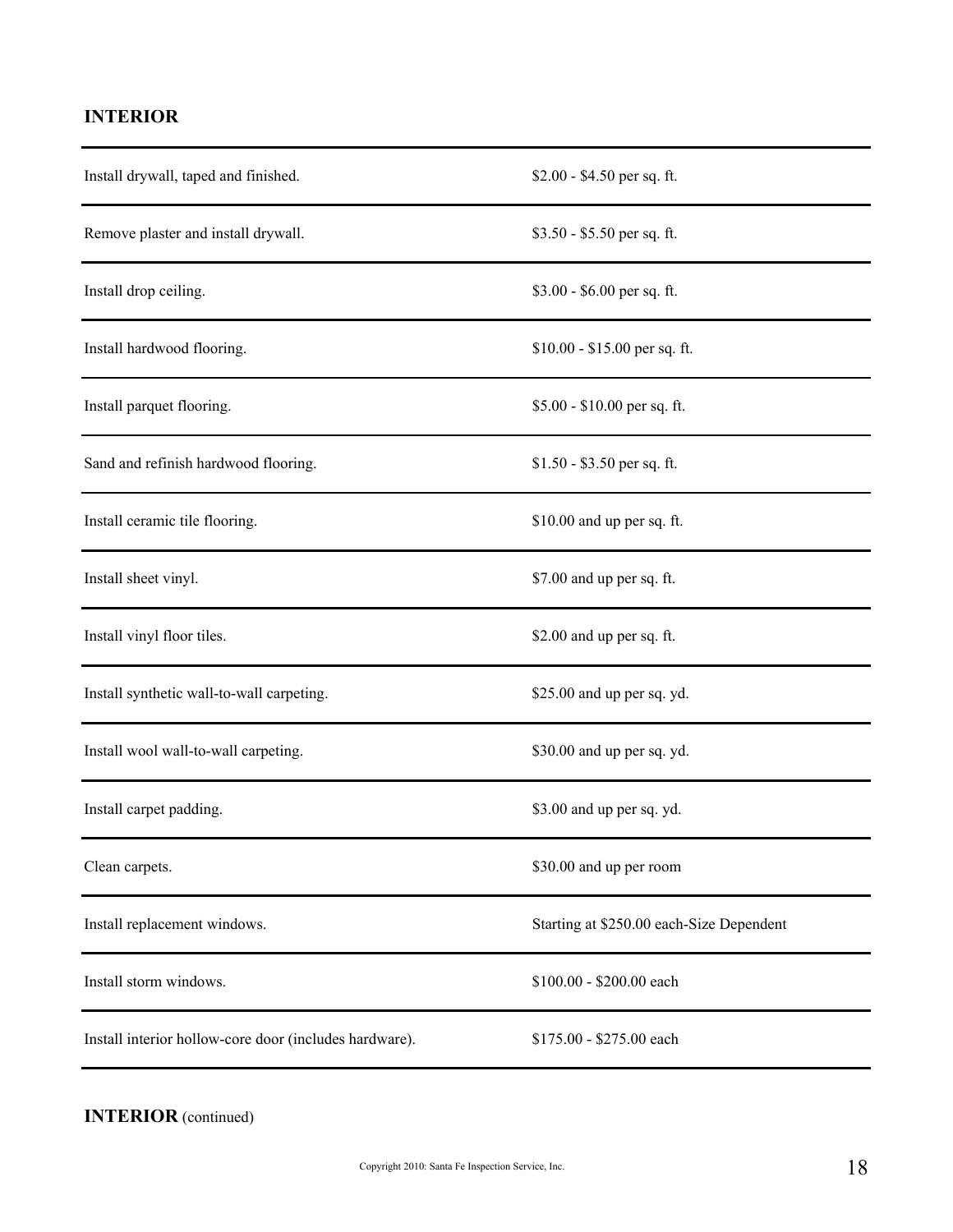| Install custom interior wood door.                             | \$300.00 and up              |
|----------------------------------------------------------------|------------------------------|
| Install closet louvered doors.                                 | $$150.00 - $250.00$          |
| Install exterior solid wood door (includes hardware).          | \$600.00 and up              |
| Install exterior metal door (includes hardware).               | \$500.00 and up              |
| Install storm door.                                            | $$200.00 - $450.00$          |
| Replace hardware on storm door.                                | $$50.00 - $100.00$           |
| Install skylight.                                              | \$800.00 - \$1500.00         |
| Install fireplace damper.                                      | $$200.00 - $500.00$          |
| Clean fireplace.                                               | \$75.00 - \$100.00 per flue  |
| Install kitchen cabinetry.                                     | \$200.00 and up per lin. Ft. |
| Install kitchen countertops.                                   | \$25.00 and up per lin. Ft.  |
| Remodel kitchen, complete.                                     | \$6000.00 and up             |
| Paint home interiors, complete. (walls, ceilings, doors, trim) | \$1500.00 and up             |
| Hang wallpaper.                                                | \$2.00 and up per sq. ft.    |
| Install alarm system.                                          | \$1500.00 and up             |
| Install central vacuum system.                                 | $$1000.00 - $2000.00$        |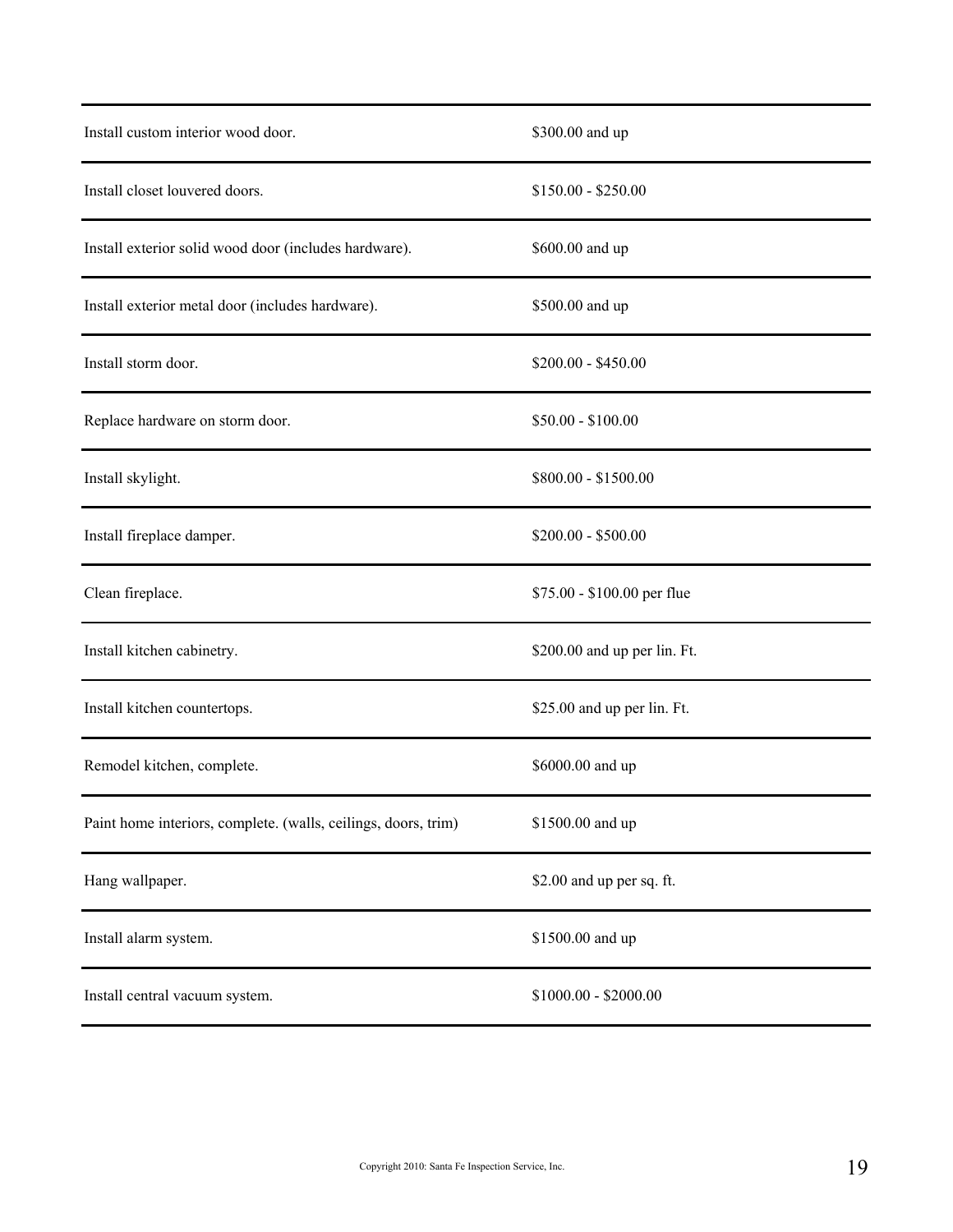## **STRUCTURE**

| Underpin corner of foundation.                                                    | \$3000.00 and up                |
|-----------------------------------------------------------------------------------|---------------------------------|
| Replace main support beam (unfinished area).                                      | $$1000.00 - $3000.00$           |
| Install support column with footing.                                              | $$400.00 - $1000.00$            |
| Remove or open bearing wall (does not include redecorating).                      | \$2000.00 and up                |
| Remove partition wall (does not include redecorating).                            | $$500.00 - $1500.00$            |
| Cut door opening in interior wall (does not include redecorating).                | $$500.00 - $1000.00$            |
| Build addition, complete.                                                         | \$200.00 - \$400.00 per sq. ft. |
| Seal foundation cracks with epoxy injection.                                      | \$200.00 - \$500.00 each        |
| Install waterproofing system (perimeter drainage).                                | \$60.00 - \$120.00 per lin. Ft. |
| Certified termite inspection.                                                     | $$50.00 - $125.00$              |
| Chemical treatment of termites.<br>(does not include repair of any damaged areas) | \$1000.00 and up                |
| <b>ATTIC INSULATION</b>                                                           |                                 |
| Install conventional insulation in open attic.                                    | $$1.00 - $2.00$ per sq. ft.     |
| Install blown-in insulation.                                                      | $$2.00 - $3.50$ per sq. ft.     |
| Improve attic ventilation.                                                        | \$50.00 - \$150.00 per vent     |
| Install new roof sheathing.                                                       | \$4.00 - \$6.00 per sq. ft.     |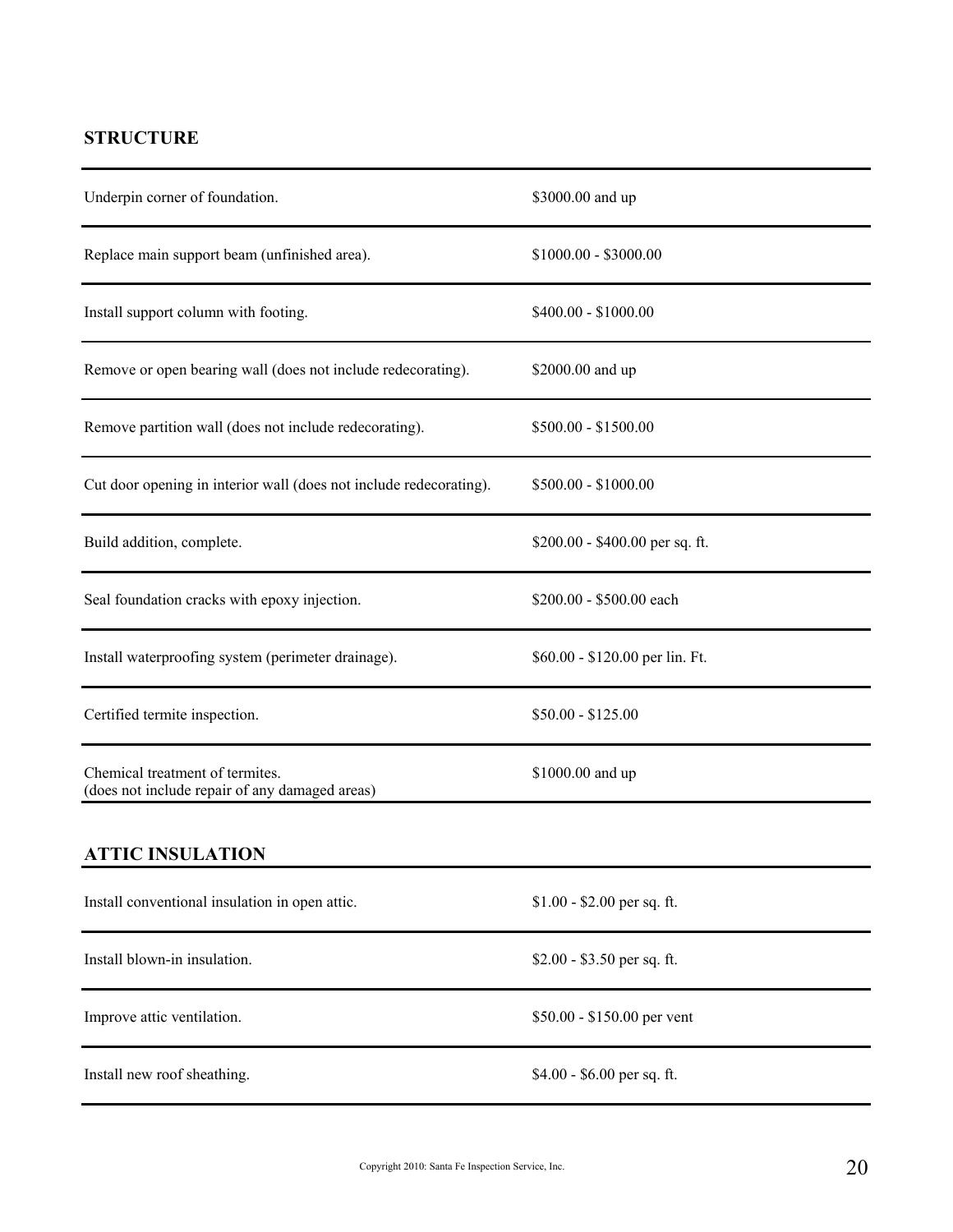### **ENVIRONMENTAL**

 Does this home fit my needs and those of my family? Is this a safe, secured home, free from potential hazards? Is this home a good investment? Will it retain and increase its value in the years ahead?

 In ever increasing numbers, homebuyers today find it necessary to add new kinds of questions to their quest for information. Environmental concerns are becoming an element of the home-buying thought process.

 The following provides **general** information about some of the environmental hazards that have the potential to affect the home environment. While this information is believed to be accurate, it is not meant to be **comprehensive or authoritative**. This publication provides introductory information to help homebuyers understand the possible risk of exposure to potentially harmful environmental hazards in and around the home.

### **LEAD-BASED PAINT:**

 According to the EPA, it is estimated that lead-based paint was applied to approximately two-thirds of the homes built in the U.S. before 1940; one-third of the homes built from 1940 to 1960; and to an indeterminate (but smaller) portion of U.S. homes built since 1960.

 Lead can enter the air within a home when surfaces covered with lead-based paint are scraped, sanded, or heated with an open flame in paint stripping procedures. Once released into the home atmosphere, lead particles circulate into the air and can be inhaled or ingested through the mouth and nose. Lead particles freed in fine dust or vapors settle into carpet fibers or fabric and can be re-circulated into the air by normal household cleaning (such as sweeping or dusting) and through normal handto-mouth behavior of young children. The result can be the ingestion of potentially harmful lead.

 It is best to leave lead-based paint undisturbed if it is in good condition and there is little possibility that children will consume it. Other procedures include: covering the paint with wallpaper, another building material, or replacing the entire painted surface.

 The only way to determine if paint contains lead is to get it tested by a certified lead inspector or risk assessor.

**EPA Renovation, Repair and Painting Final Rule (40 CFR 745) requires that renovations conducted for compensation, must be performed by Certified firms using Certified renovators. A firm performing work in pre-1978 homes and child-occupied facilities must complete an EPA-accredited renovator course. Non compliant firms may be liable for civil penalties up to \$37,500 for each violation.** 

### RADON:

 Radon is a colorless, odorless, tasteless gas that has been found in homes all over the U.S. Radon comes from the natural decay of uranium in soil, rocks, and ground water. Radon from surrounding soil enters a home through small spaces and openings, such as cracks in concrete, floor drains, sump pump openings, wall/floor joints in basements, and the pores in hollow block walls. It also can seep into ground water and remain entrapped there. (For more information regarding radon in ground water call the EPA's Drinking Water Hotline at 800-426- 4791).

 Radon generally concentrates in the areas of the home closest to the ground. Radon levels typically decrease as one moves higher up in the structure. Testing is the only way to know whether or not a home has a radon problem. Do not rely on radon results taken in other homes in your neighborhood to estimate the levels in your home. Homes located next to each other can have different radon levels. While radon problems may be more common in some areas in your local community or state, any home can have a problem.

 The health risk associated with prolonged inhalation of radon decay products is an increased risk of developing lung cancer. When radon gas breaks down it releases radioactive particles that circulate in the air. As you breathe these particles, they can become trapped in your lungs. As the particles continue to break down, they release bursts of energy (radiation), which can damage lung tissue. This damage can cause lung cancer. The EPA has determined that short-term exposure to a high concentration of radon is not as severe of a risk as longterm exposure to a lower level of the gas.

 There are many effective and relatively inexpensive methods of reducing radon levels in a home. The method selected will vary from house to house and from region to region. The techniques used will depend on the source of the gas, the means of entering the home, and the type of construction used in the home. Normally, the cost of installing radon reduction equipment ranges from several hundred dollars to several thousand dollars. Radon source diagnosis and mitigation normally require skills and equipment not available to the average homeowner. Therefore, the use of trained personnel should be considered.

### ASBESTOS:

 Asbestos is a fibrous mineral found in rocks and soil throughout the world. Asbestos has been used in architectural and construction applications because it is strong, durable, fire retardant and an efficient insulator. Alone or in combination with other materials, asbestos can be fashioned into a variety of products that have numerous applications within the building industry such as flooring, walls, ceiling tiles, exterior housing shingles, insulation, or fire retardant for heating and electrical systems. According to the EPA, homes constructed in the United States during the past twenty years probably do not contain asbestos products.